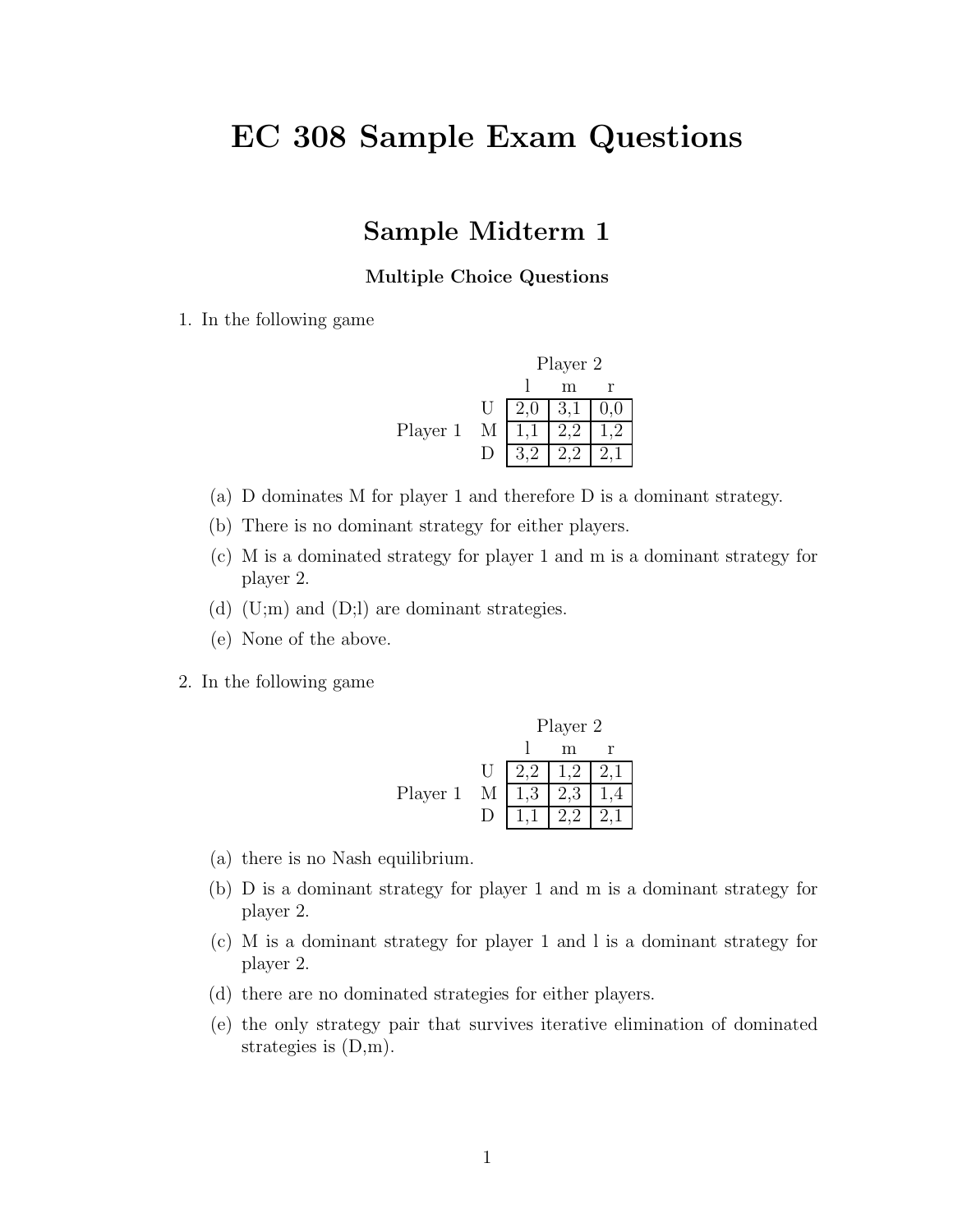3. In the following game

|          |   |     | Player 2 |
|----------|---|-----|----------|
|          |   |     | R.       |
|          | Ħ | 2,1 | 3,0      |
| Player 1 | М |     |          |
|          |   |     |          |

- (a) (U;L) and (D;L) are the only Nash equilibria.
- (b) (U;R) and (D;L) are the only Nash equilibria.
- (c) (U;R) is the only Nash equilibrium.
- (d) (D;L) is the only Nash equilibrium.
- (e) None of the above.
- 4. In the following 3 person simultaneous game player 1 chooses the row, player 2 chooses the column, and player 3 chooses the box.



|          | Player 2            |  | Player 2 |                                                 |
|----------|---------------------|--|----------|-------------------------------------------------|
|          |                     |  |          |                                                 |
| Player 1 | $U$   2,0,2   1,1,1 |  |          | $U \begin{bmatrix} 0.2.2 & 1.1.1 \end{bmatrix}$ |
|          | 1,1,1               |  |          | 2,0,2                                           |

In this game

- (a) (D,L,A) and (D,L,B) are the only Nash equilibria.
- (b) (U,R,A) and (D,L,B) are the only Nash equilibria.
- (c)  $(D,L,A)$  and  $(U,R,B)$  are the only Nash equilibria.
- (d)  $(U,R,A)$  is the only Nash equilibrium.
- (e)  $(U,R,B)$  is the only Nash equilibrium.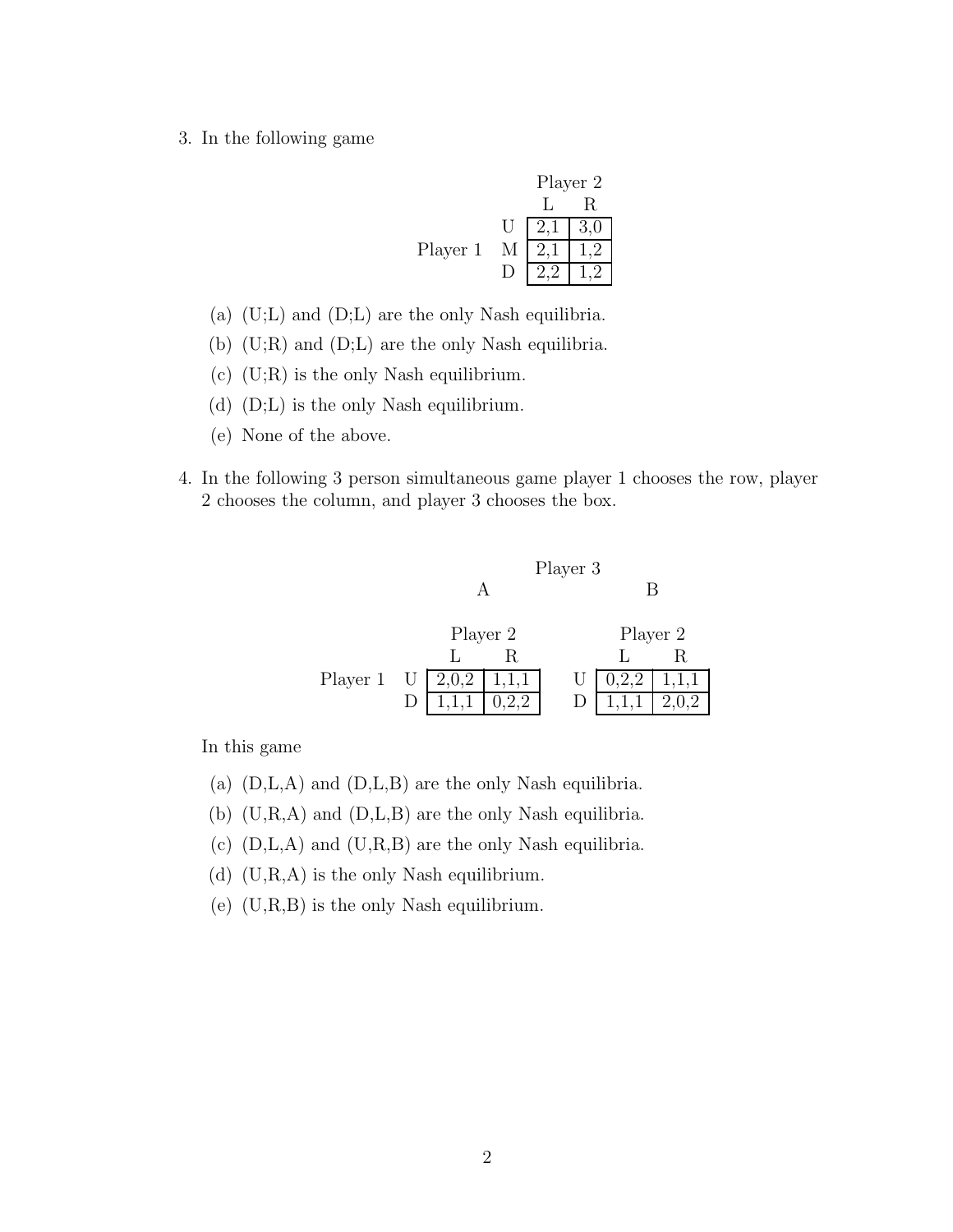5. Consider the following two person sequential game. In this game



- (a) (U,M) and (D,R) are the only Nash equilibria.
- (b) (D,R) and (D,L) are the only Nash equilibria.
- (c) (U,M) is the only Nash equilibrium.
- (d) (D,R) is the only Nash equilibrium.
- (e) (D,L) is the only Nash equilibrium.
- 6. The following sequential game has a unique subgame perfect Nash equilibria.

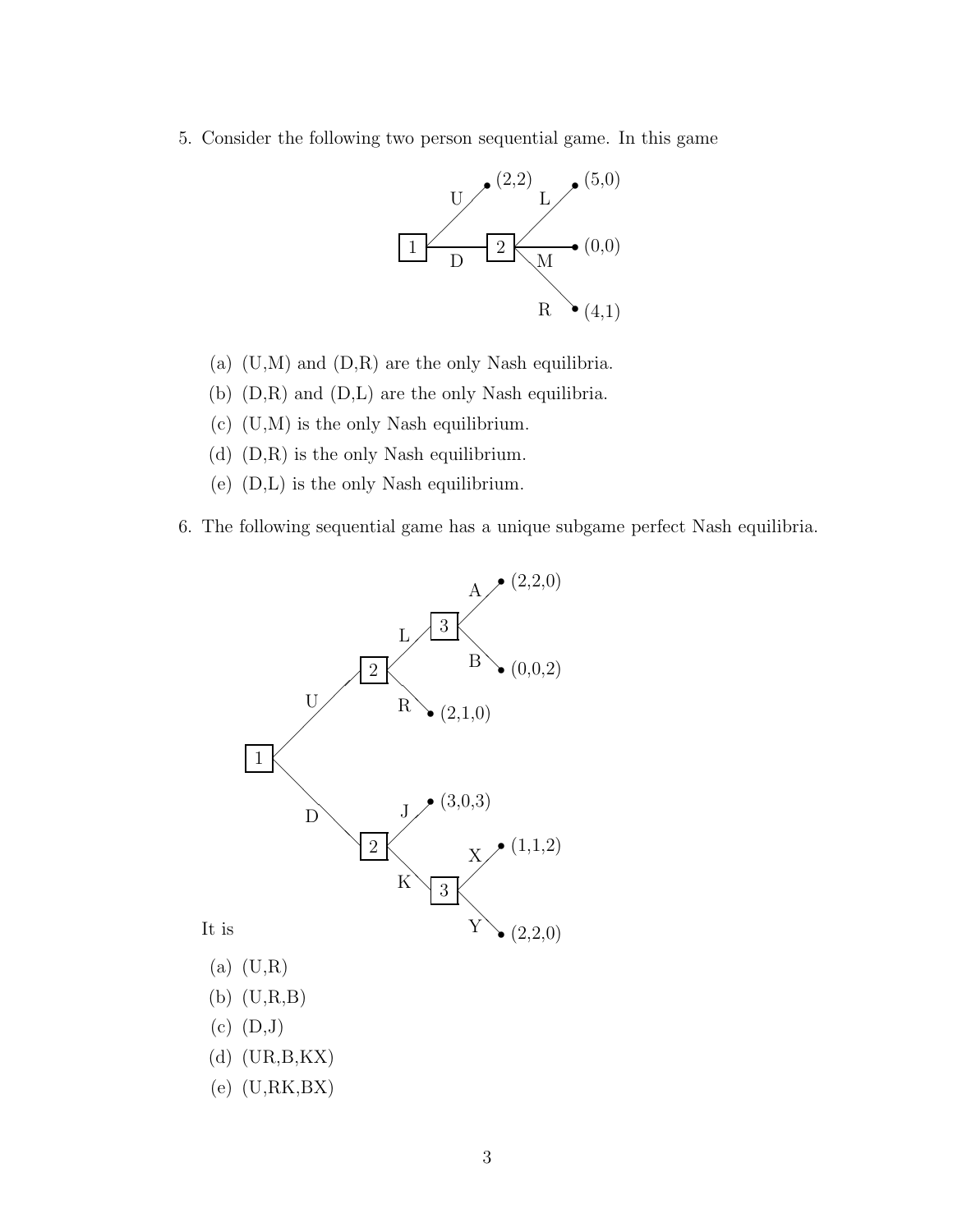7. The following game can be solved by iteratively eliminating dominated strategies. The order of the elimination is

|          |              |    | Player 2 |     |
|----------|--------------|----|----------|-----|
|          |              |    | m        |     |
|          | $\mathbf{U}$ |    |          |     |
| Player 1 | М            | د. |          | ሪ.১ |
|          |              |    |          |     |

- (a) first D (for player 1), second m (for player 2), third U (for player 1), last r (for player 2) and the remaining strategy pair is (M;l) yielding (7,3).
- (b) first D (for player 1), second U (for player 1), third m (for player 2), last r (for player 2) and the remaining strategy pair is (M;l) yielding (7,3).
- (c) first U (for player 1), second l (for player 2), third D (for player 1), last m (for player 2) and the remaining strategy pair is  $(M; r)$  yielding  $(2,5)$ .
- (d) first U (for player 1), second m (for player 2), third D (for player 1), last l (for player 2) and the remaining strategy pair is (M;r) yielding (2,5).
- (e) None of the above.
- 8. In an extensive form game two nodes are in the same information set whenever
	- (a) they belong to different players and players cannot differentiate between them.
	- (b) they belong to the same player and that player cannot differentiate between them.
	- (c) they belong to different players and players can differentiate between them.
	- (d) they belong to the same player and that player can differentiate between them.
	- (e) None of the above.
- 9. If we solve the following game with backwards induction the resulting payoff is

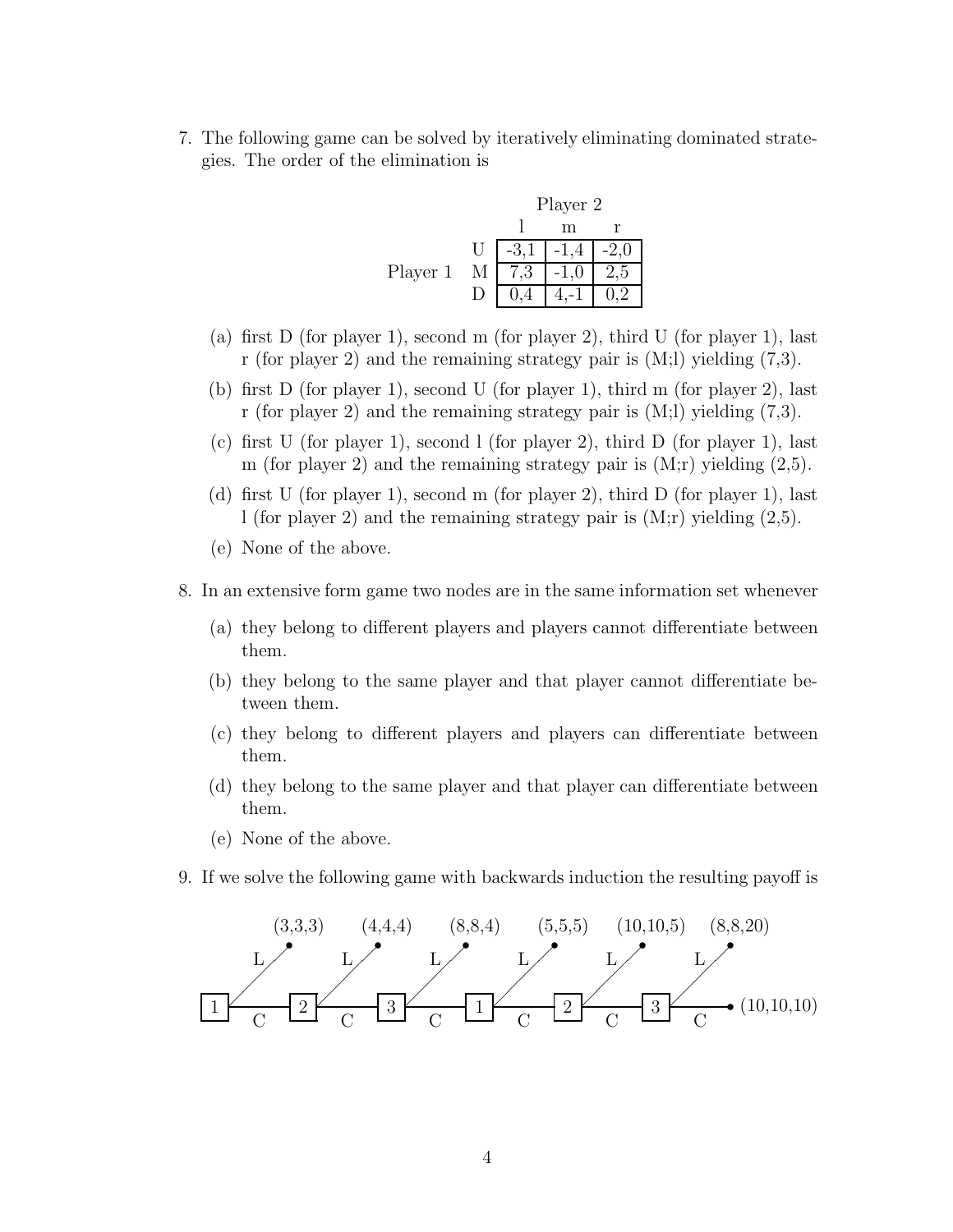- (a) (3,3,3)
- (b) (4,4,4)
- (c) (8,8,4)
- (d) (10,10,5)
- (e) (8,8,20)

### **Problems**

10. Bob and Sue will eventually play the following game:

|     |   | Sue |           |
|-----|---|-----|-----------|
|     |   |     |           |
| Bob | U | 3,1 | 0,0       |
|     |   | 0,0 | $\cdot$ 3 |

In a preliminary stage Bob has already proposed Sue to pay 1 units of the payoff so that he can move first.

Represent the rest of this situation as an extensive form game: First Sue decides to accept (A) or reject (R) this offer. If she rejects, they simultaneously play the game. If she accepts, Bob moves first and observing his move Sue moves next. (In the second case do not forget to adjust the payoffs.)

11. Identify the subgames of the following game and find all it's subgame perfect Nash equilibria.

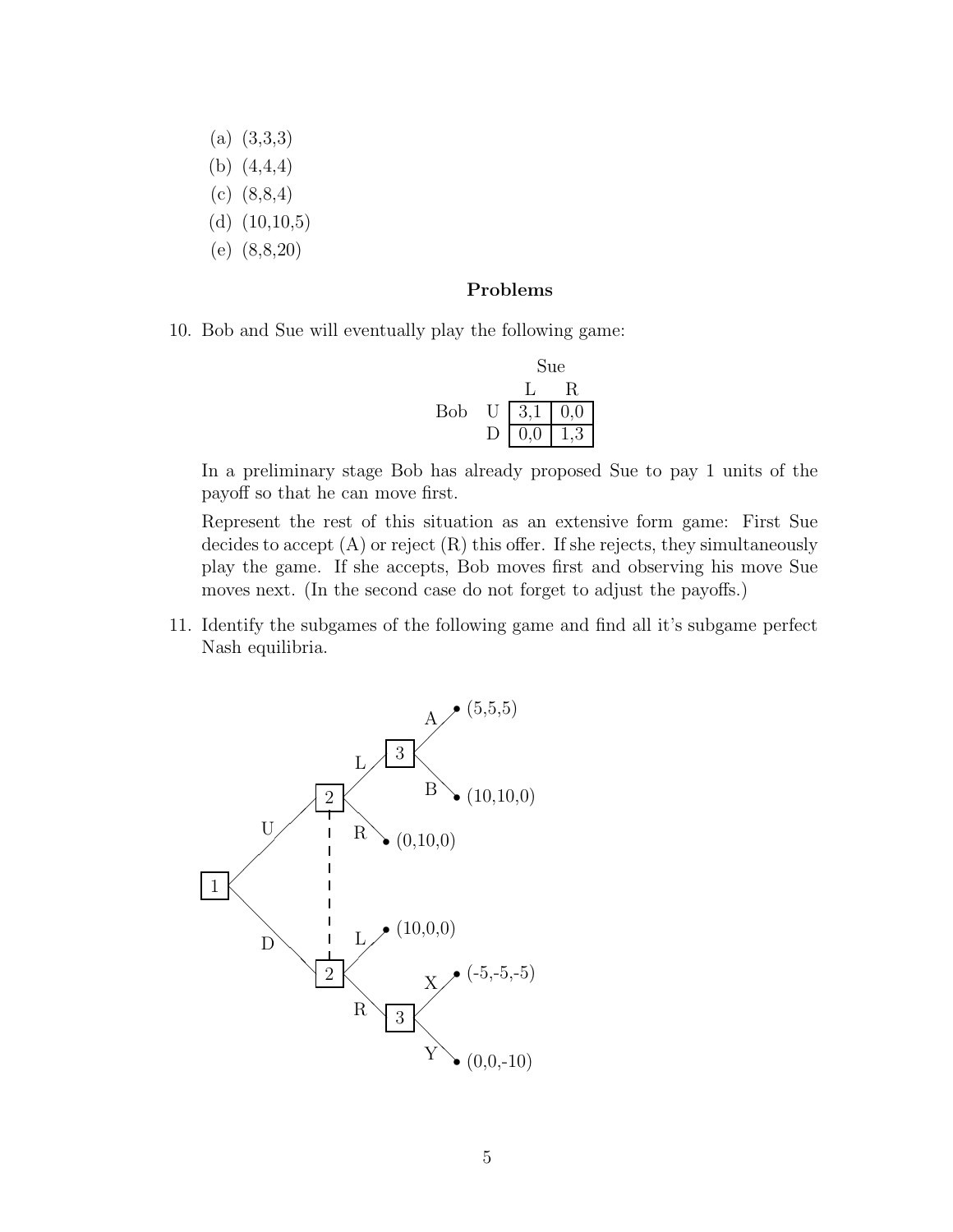# **Sample Midterm 1**

### **Multiple Choice Questions**

1. In the following game



- (a) There are four Nash equilibria.
- (b) (D,r) is a dominant strategy equilibrium.
- (c) M is a dominated strategy for Player 1.
- (d) All of the above.
- (e) None of the above.
- 2. In the following game

Player 2 L R U 2,2 1,4 Player 1 M 0,5 0,0 D 1,1 2,2

- (a) There is no Nash equilibrium.
- (b) (U,L) is a Nash equilibrium.
- (c) Only the strategy profile (D,R) survives iterated elimination of dominated strategies.
- (d) No player has a dominated strategy.
- (e) U is a dominant strategy.
- 3. The following game can be solved by iteratively eliminating dominated strategies. The strategy profile that survives the elimination is:

|          |   |       | Player 2 |                |
|----------|---|-------|----------|----------------|
|          |   |       |          | R              |
|          | А | $3,1$ | 2,2      | 2,0            |
| Player 1 | B |       |          |                |
|          |   | 2.5   |          | 3              |
|          |   |       |          | $\overline{2}$ |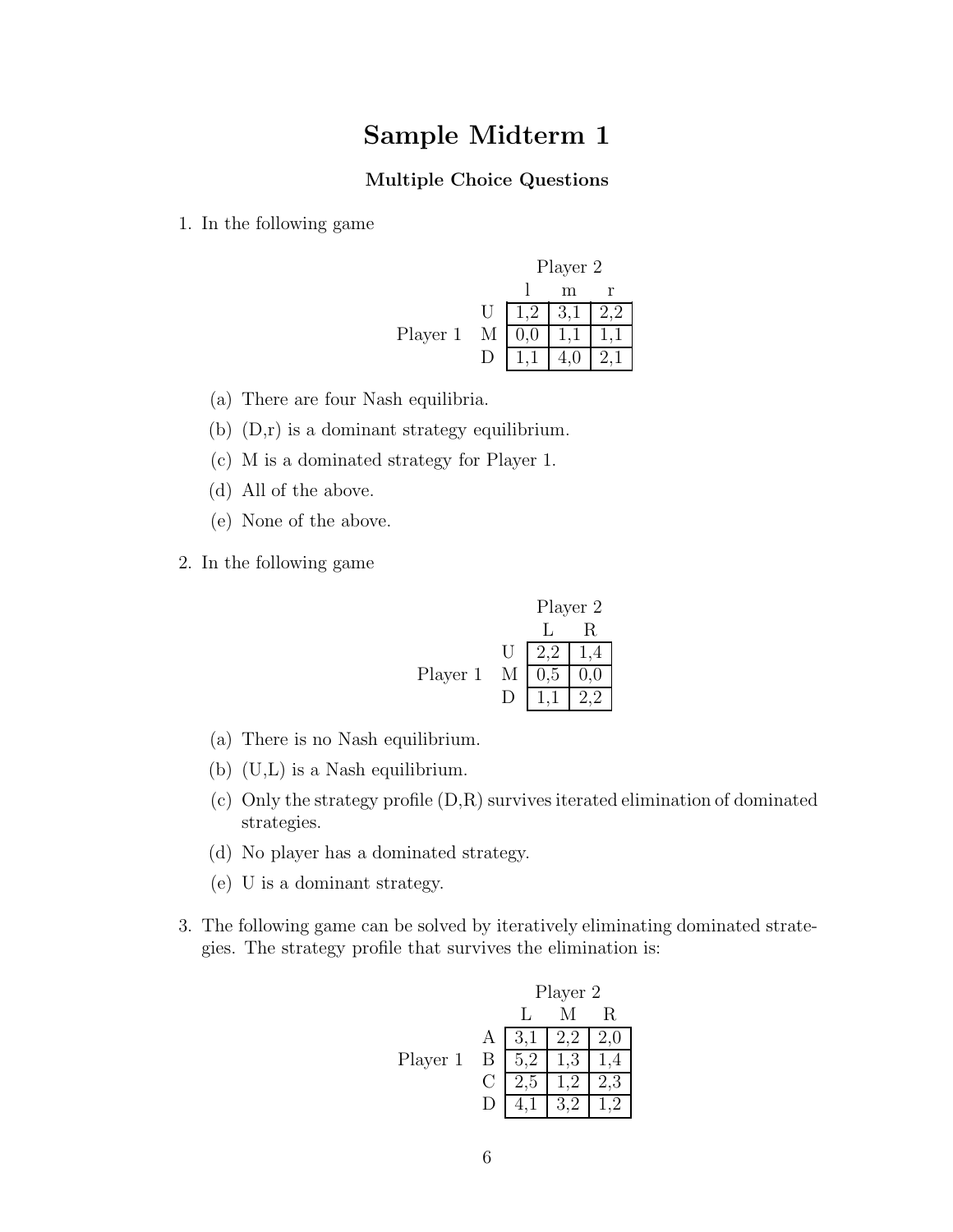- $(a)$   $(C,L)$
- $(b)$   $(D,L)$
- (c) (B,R)
- (d) (D,M)
- (e) (C,R)
- 4. In the following game

| P <sub>2</sub><br>P <sub>2</sub>                 |  |
|--------------------------------------------------|--|
|                                                  |  |
| R<br>R                                           |  |
| 1,2,1<br> 1,1,1 <br>1,2,4<br>2,2,2<br>U<br>U     |  |
| P1<br>3,1,0<br>3,0,0<br>М<br>2,1,0<br>М<br>2,1,0 |  |
| 3,2,0<br>D                                       |  |

- (a)  $(D,R,A)$  and  $(U,L,B)$  are the only Nash equilibria.
- (b) (M,R,A) and (D,R,B) are the only Nash equilibria.
- (c) (D,R,A) and (D,R,B) are the only Nash equilibria.
- (d) (M,R,A) and (U,L,B) are the only Nash equilibria.
- (e)  $(D,R,A)$  and  $(M,R,B)$  are the only Nash equilibria.
- 5. In the following game

|          |   | Player 2 |     |     |     |     |
|----------|---|----------|-----|-----|-----|-----|
|          |   |          |     |     |     | 7.  |
|          | Α |          | 1,6 | 1,3 | 2,1 | 5,5 |
|          |   |          |     | ч.  | 1,3 | 1.6 |
| Player 1 | C |          | 3,2 | 3,0 |     |     |
|          |   |          | 2,3 |     | 2,3 |     |
|          | E |          |     | 3   |     |     |

- (a)  $(E, V)$  and  $(A, Z)$  are the only Nash equilibria.
- (b) (C,W) and (D,Y) are the only Nash equilibria.
- (c)  $(B,V)$ ,  $(A,Z)$  and  $(B,X)$  are the only Nash equilibria.
- (d) (A,V) and (E,Z) are the only Nash equilibria.
- (e) There is no Nash equilibrium.
- 6. If we solve the following game with backwards induction the resulting payoff is: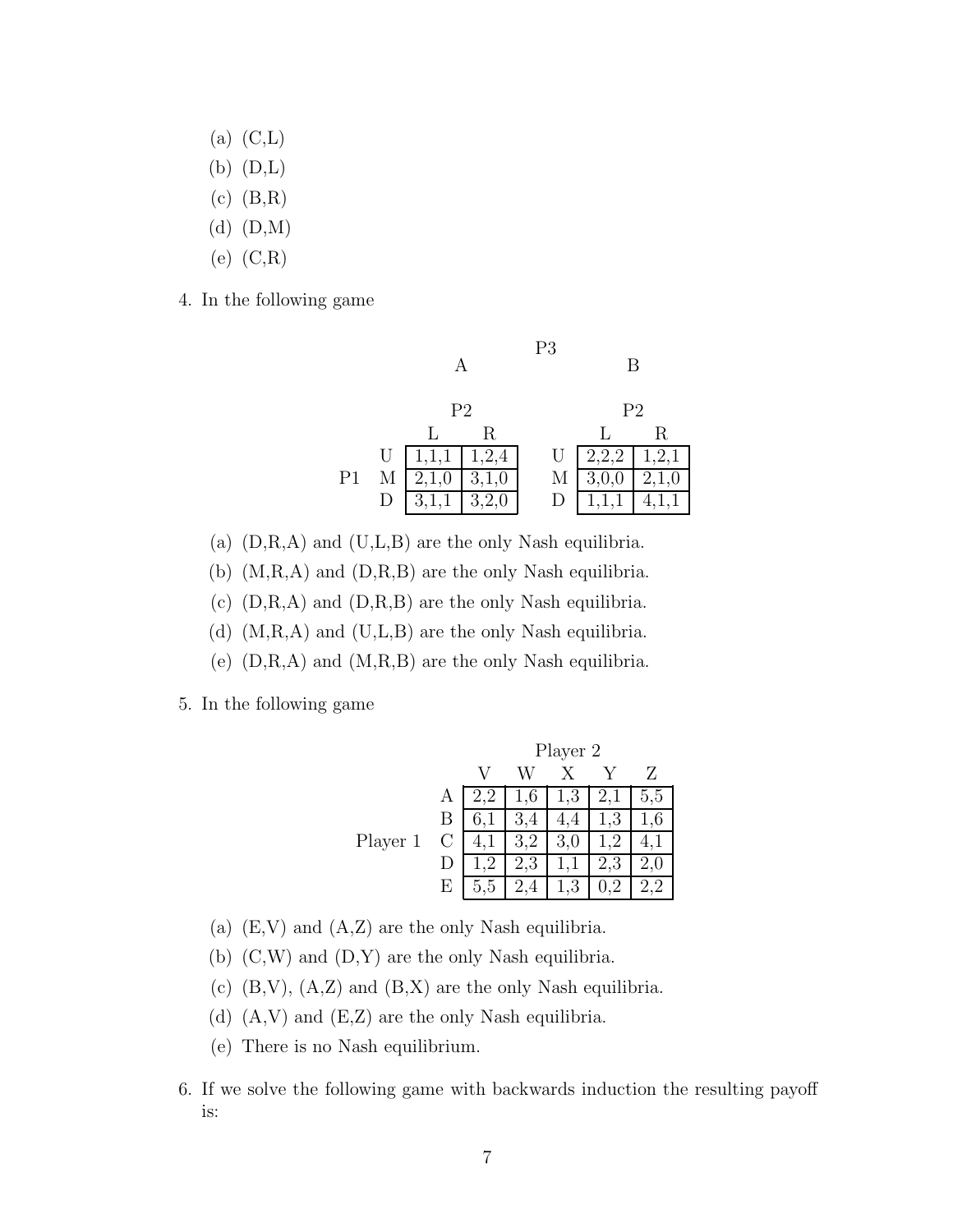

7. In the following extensive form game one of the Nash equilibria is NOT a subgame perfect Nash equilibrium. Which one?



- $(a)$   $(U,L)$ (b) (U,M) (c) (U,R)
- (d) (D,M)
- (e) (D,R)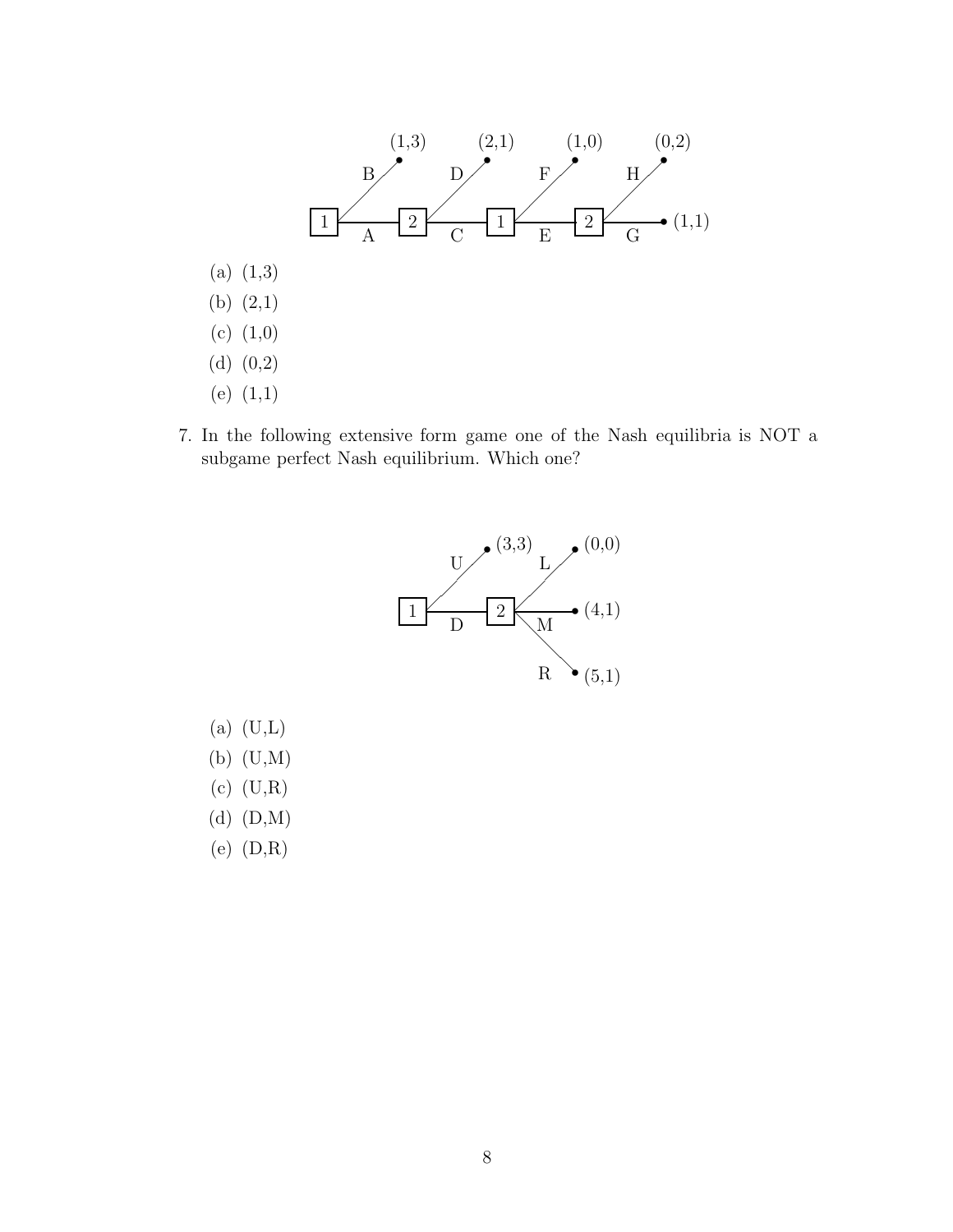8. Consider the equivalent strategic form game of the following extensive form game.



In this game

- (a) Player 1 has 4 strategies, Player 2 has 4 strategies, and Player 3 has 2 strategies.
- (b) Player 1 has 4 strategies, Player 2 has 6 strategies, and Player 3 has 4 strategies.
- (c) Player 1 has 4 strategies, Player 2 has 8 strategies, and Player 3 has 4 strategies.
- (d) Player 1 has 2 strategies, Player 2 has 2 strategies, and Player 3 has 1 strategy.
- (e) Player 1 has 2 strategies, Player 2 has 6 strategies, and Player 3 has 4 strategies.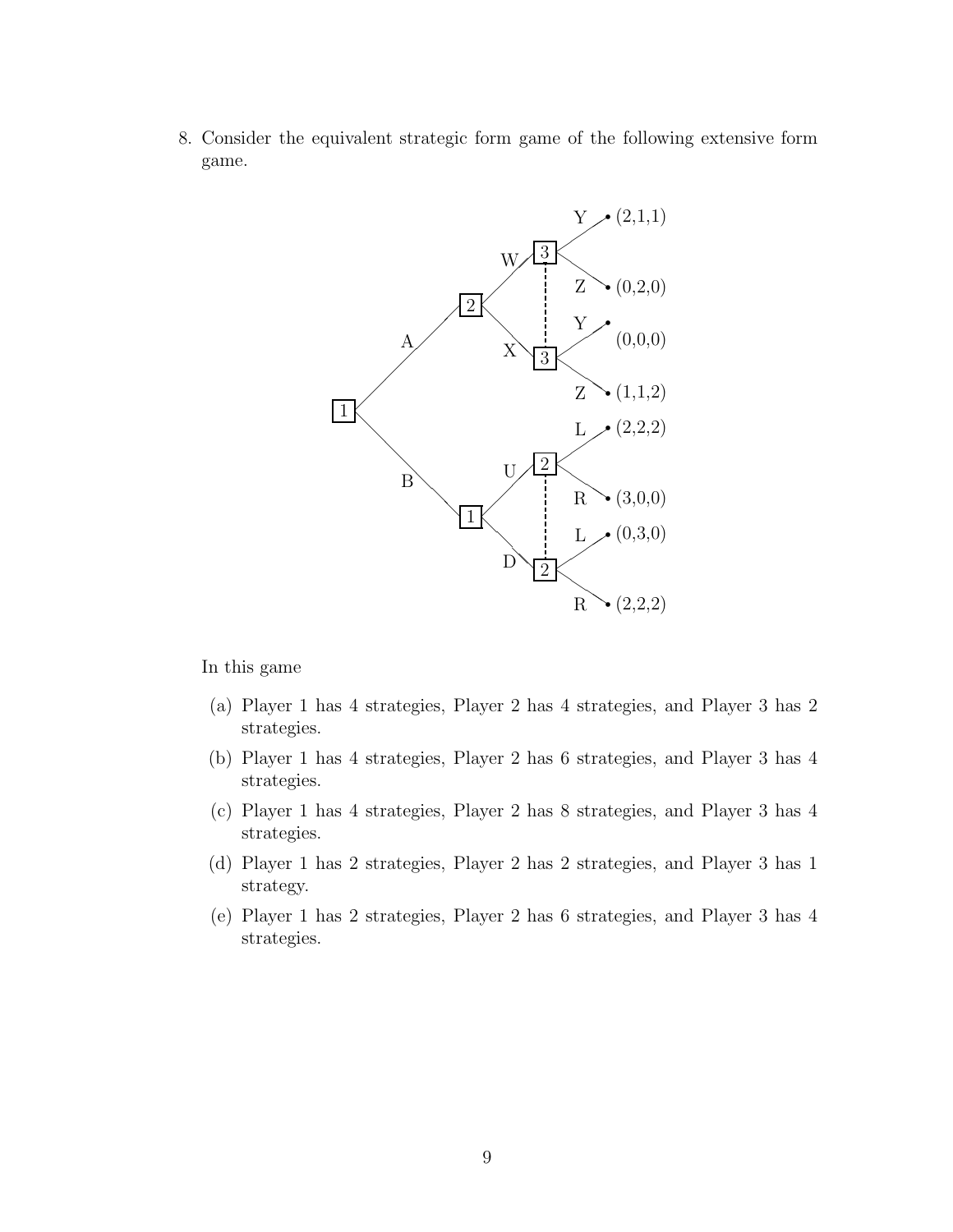9. The following game has only one subgame perfect Nash equilibrium.



### **Problems**

10. Represent the following scenario as an extensive form game.

Three legislators are trying to decide whether they should give themselves a pay raise of \$b. Legislator 1 does not have a vote but she determines the format the other two legislators vote. The sequence of events is as follows: First legislator 1 decides whether the vote should be simultaneous (action A) or sequential (action B). Her choice is observed by legislators 2 and 3.

- If legislator 1 chooses action A, then legislators 2 and 3 simultaneously choose between Yes (action Y) and No (action N).
- If legislator 1 chooses action B, then legislator 2 chooses between Yes (action y) and No (action n) and after observing his vote legislator 3 chooses between Yes (action y) and No (action n).

The payoffs are determined as follows: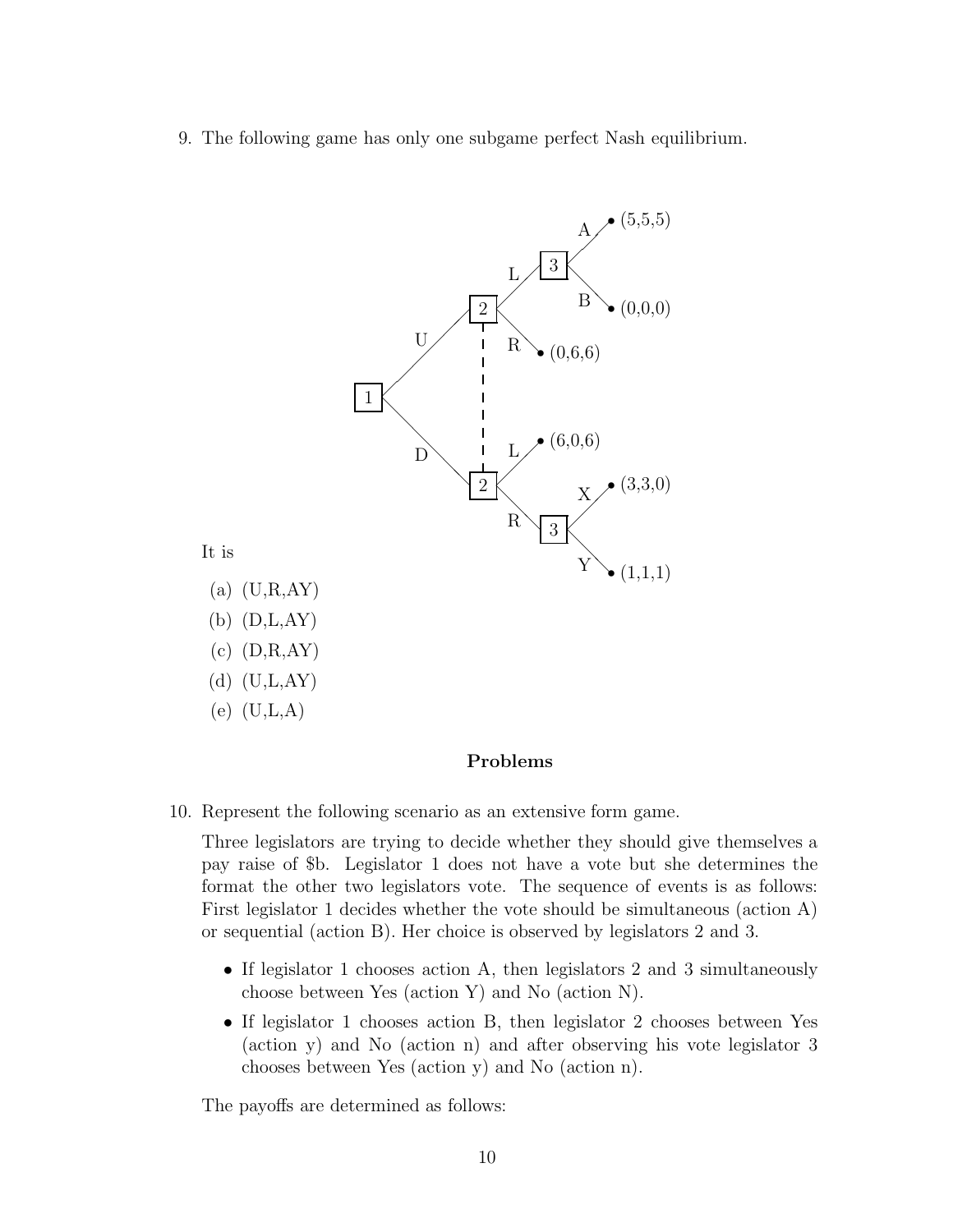- There is a pay raise only if both legislators 2 and 3 vote Yes. The benefit from a pay raise is \$b for all three legislators.
- Those legislators who vote Yes pay a cost of \$c whether there is a pay raise or not.
- 11. Consider the following 3 person extensive form game:



- (a) Find the equivalent strategic game of this extensive form game.
- (b) Find all the subgame perfect Nash equilibria of this extensive form game. (Please give equilibrium strategies as well as payoffs.)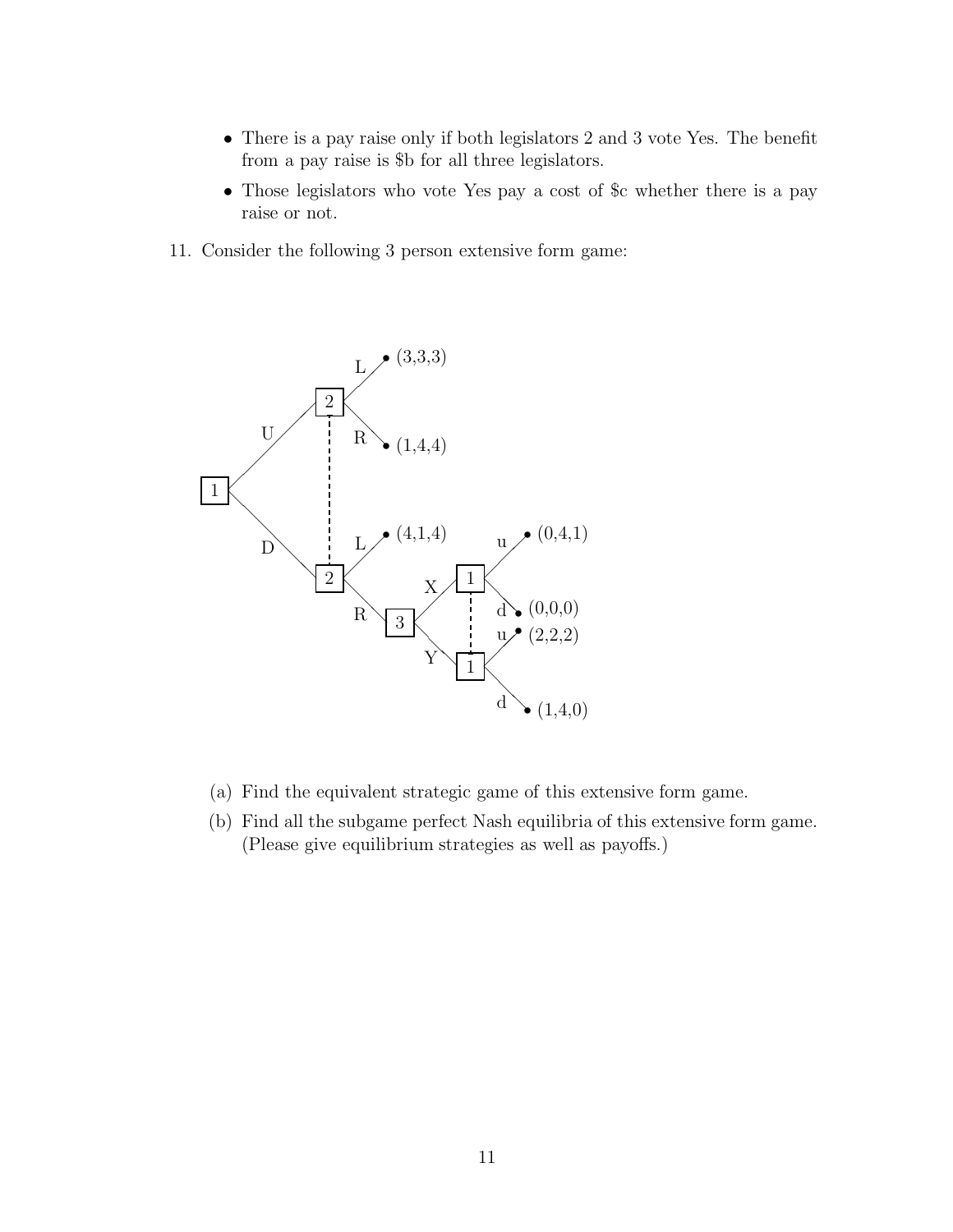# **Sample Midterm 2**

### **Multiple Choice Questions**

- 1. In prisoner's dilemma
	- (a) cooperation cannot be sustained if the game is played only once.
	- (b) cooperation can be sustained if the game is played repeatedly.
	- (c) cooperation may not be sustained if the game is played finite number of times and both players know when the final game will be played.
	- (d) All of the above.
	- (e) None of the above.
- 2. The mixed strategy Nash equilibrium of the following game is

Player 2 L R Player 1 U 2,2 3,1 D 3,-1 0,0

- (a) U with 1/2 probability and D with 1/2 probability for player 1; L with 3/4 probability and R with 1/4 probability for player 2.
- (b) U with 1/2 probability and D with 1/2 probability for player 1; L with 1/4 probability and R with 3/4 probability for player 2.
- (c) U with  $3/4$  probability and D with  $1/4$  probability for player 1; L with 1/2 probability and R with 1/2 probability for player 2.
- (d) U with 1/4 probability and D with 3/4 probability for player 1; L with 1/2 probability and R with 1/2 probability for player 2.
- (e) None of the above.
- 3. There are three alternatives A,B,C. Voters are first voting between A and B and then between the winner and C. At each step the winner is the alternative that gets the majority of the votes and the final winner is the winner of the second vote. Here
	- (a) the median voter theorem applies.
	- (b) the outcome may be different if the order of the voting differs.
	- (c) voters cannot benefit by voting strategically.
	- (d) the final winner should be the top choice of at least half of the voters.
	- (e) None of the above.
- 4. Consider the following voting problem: There are four alternatives A, B, C, D, and three voters with the following rankings: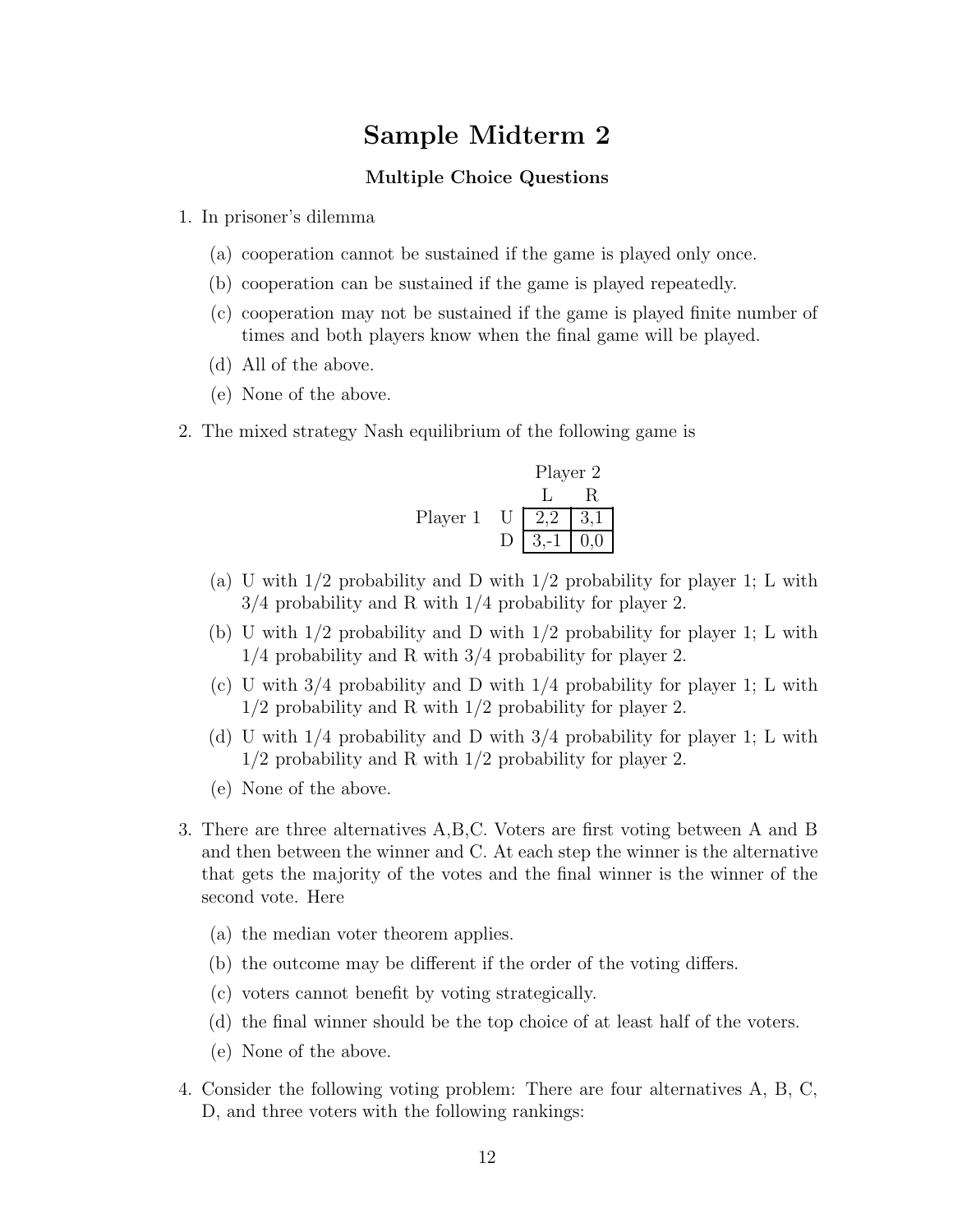|    | Voter 1 Voter 2 Voter 3 |        |
|----|-------------------------|--------|
|    | R                       |        |
| В  | C :                     | $\Box$ |
| €. | $\Box$                  |        |
|    |                         | R      |

The order of the voting is such that, first A competes against B, next C competes against D, and finally the two winners compete to determine the final outcome. (At each step the winner is determined by the majority rule.) In this game

- (a) the sophisticated voting outcome is C.
- (b) the sophisticated voting outcome is A.
- (c) the sophisticated voting outcome is B.
- (d) the sincere voting outcome is A.
- (e) the sincere voting outcome is B.

#### **Short Answer Questions**

- 5. What is the median voter theorem?
- 6. When can cooperation be sustained in a finitely repeated prisoner's dilemma?
- 7. If a goal keeper's strong side is his left side, then he should always move (or "jump") towards left during penalty shots.
- 8. What is the difference between sincere and sophisticated voting?
- 9. True or False? Explain: The ratio of drivers to public transportation users is at the socially efficient level as it is determined by the market mechanism.

#### **Problems**

10. The success of a project depends on the effort level of a worker. In case of success the revenues will be \$ 300,000 whereas in case of no-success the revenues will be \$ 0. The worker can provide a low effort level or a high effort level. The effort level cannot be observed by the principal. The worker requires an expected salary of \$ 50,000 to provide the low effort level and an expected salary of \$ 60,000 to provide the high effort level. The success probabilities for the project are 75 % in case of high effort level and 25 % in case of low effort level. What should be the minimum bonus (that is avarded in addition to the base salary in case of success) and the base salary for the worker so that the worker has the incentives to provide the high effort level?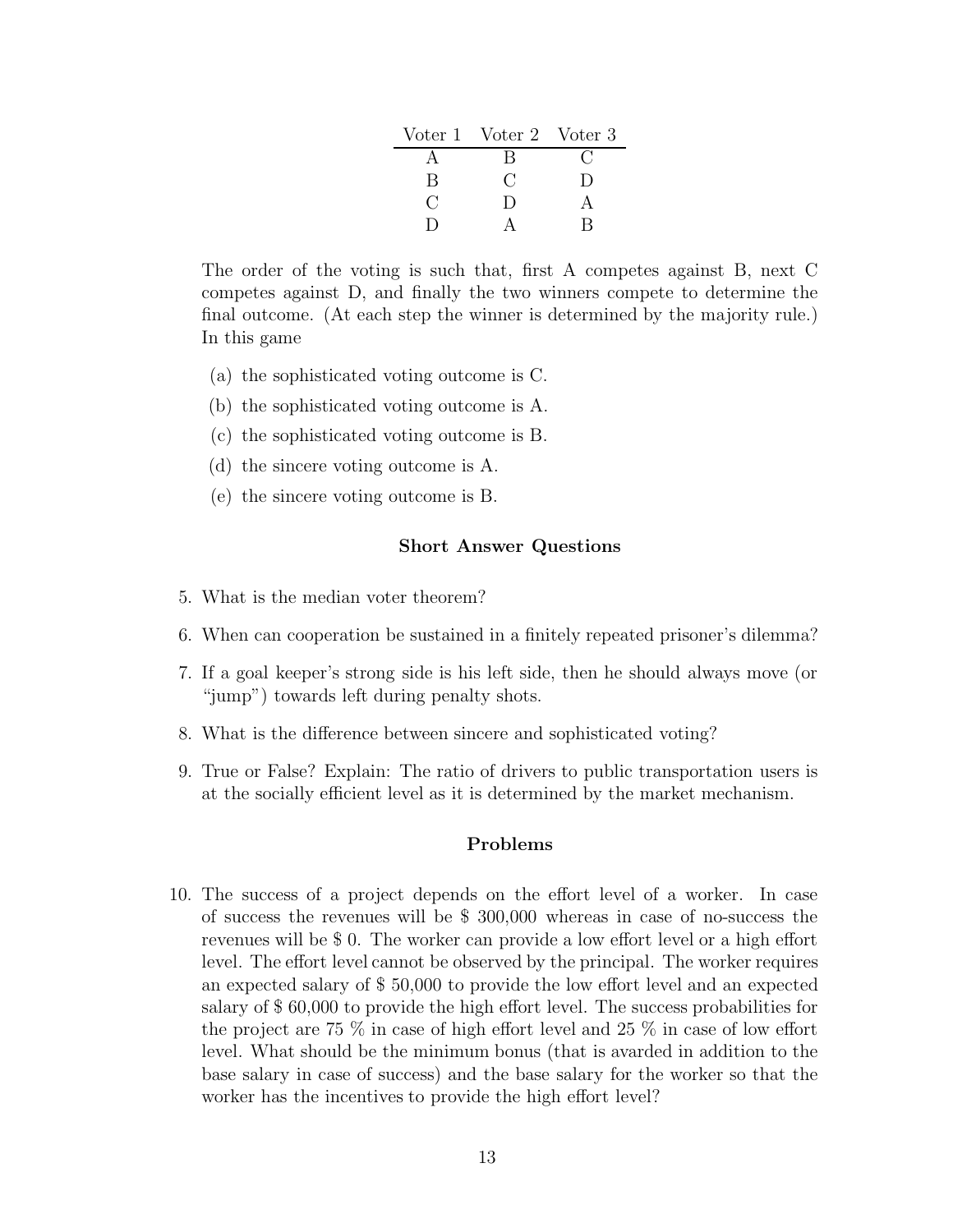11. Consider the following voting problem: There are four alternatives A, B, C, D, and five sophisticated voters with the following rankings:

|  | Voter 1 Voter 2 Voter 3 Voter 4 Voter 5 |  |  |
|--|-----------------------------------------|--|--|
|  |                                         |  |  |
|  |                                         |  |  |
|  |                                         |  |  |
|  |                                         |  |  |

Which agenda does voter 1 prefer? (1) A versus B; winner versus C; winner versus D; or (2) A versus B; C versus D; winners versus each other; or (3) C versus D; winner versus A; winner versus B. Explain.

12. Consider the following voting problem: There are four alternatives A, B, C, D, and five voters with the following rankings:

|  |  | Voter 1 Voter 2 Voter 3 Voter 4 Voter 5 |  |
|--|--|-----------------------------------------|--|
|  |  |                                         |  |
|  |  |                                         |  |
|  |  |                                         |  |
|  |  |                                         |  |

The order of the voting is such that, first A competes against B, next the winner competes with C, and finally the winner competes by D to determine the final outcome. (At each step the winner is determined by the majority rule.) Find the final outcome if voters 3 and 4 are sophisticated voters (and they know that only they are sophisticated) and the rest of the voters are sincere voters. (Please show your work.)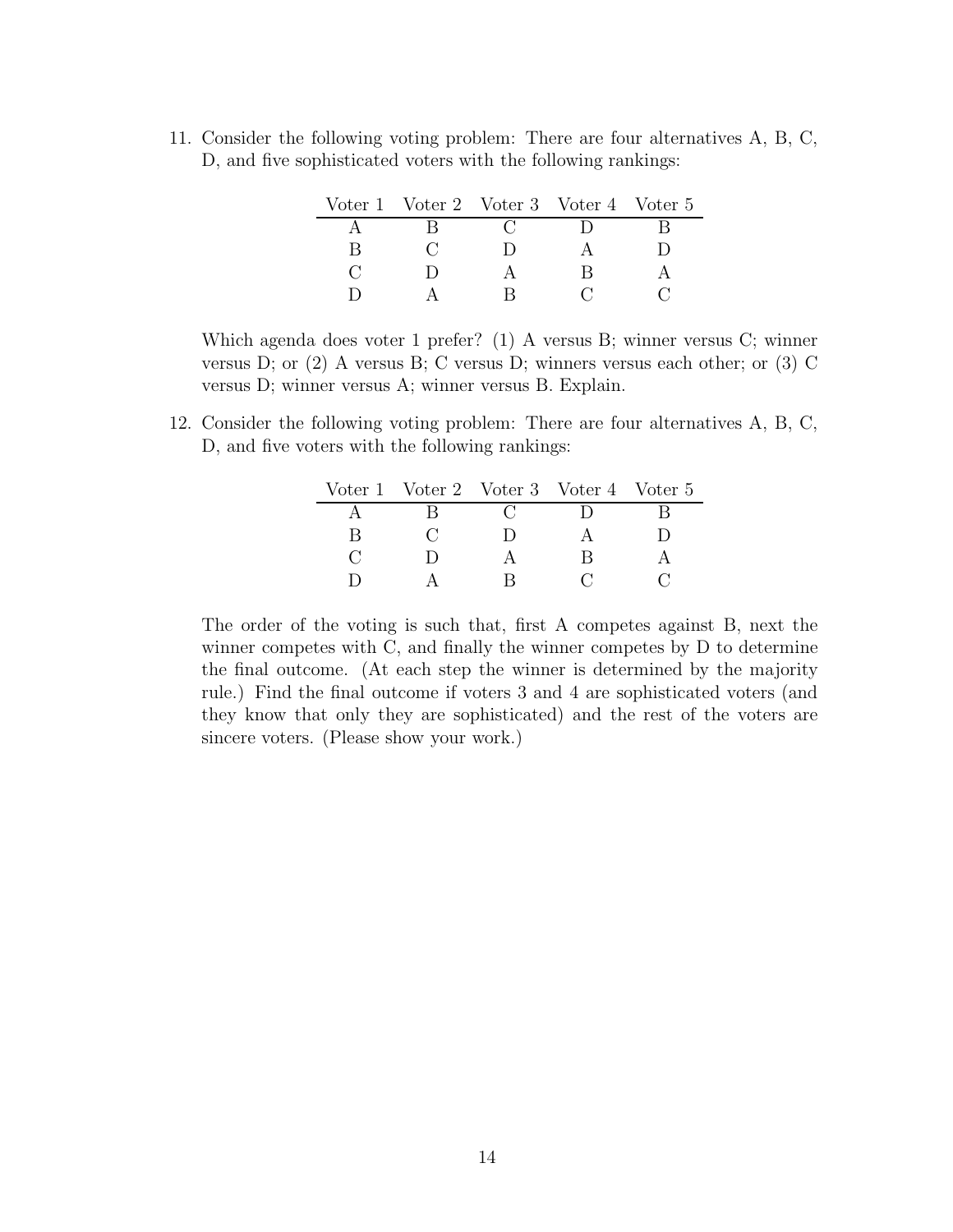# **Sample Midterm 2**

#### **Multiple Choice Questions**

1. In the following game the payoffs to the Receiver is the probability of saving and the payoffs to the Server is the probability of scoring.

|            |           |       | Server (Player 2)   |
|------------|-----------|-------|---------------------|
|            |           |       | forehands backhands |
| Receiver   | Forehands | 80,20 | 0,100               |
| (Player 1) | Backhands | 30,70 | 50,50               |

We know that the Receiver will mix between her Forehands and Backhands in order not to be exploited by the Server. What is the best mix for the Receiver?

- (a) Forehands with 0.1 probability and Backhands with 0.9 probability.
- (b) Forehands with 0.2 probability and Backhands with 0.8 probability.
- (c) Forehands with 0.3 probability and Backhands with 0.7 probability.
- (d) Forehands with 0.4 probability and Backhands with 0.6 probability.
- (e) Forehands with 0.5 probability and Backhands with 0.5 probability.
- 2. The following game has a mixed strategy Nash equilibrium.

|          |              | Player 2 |            |     |     |  |
|----------|--------------|----------|------------|-----|-----|--|
|          |              |          |            |     | Z   |  |
|          | $\mathbf{A}$ | 6,1      | $0.2\perp$ | 3.2 | 2,3 |  |
| Player 1 | Β            |          | ,3         | 6,1 |     |  |
|          | ⊖            |          |            | 4.3 |     |  |
|          |              |          |            |     |     |  |

It is:

- (a) B with 1/3 probability and C with 2/3 probability for Player 1 and X with  $2/3$  probability and Y with  $1/3$  probability for Player 2.
- (b) A with 2/3 probability and B with 1/3 probability for Player 1 and W with  $2/3$  probability and X with  $1/3$  probability for Player 2.
- (c) A with 1/3 probability and B with 2/3 probability for Player 1 and W with  $2/3$  probability and X with  $1/3$  probability for Player 2.
- (d) B with 2/3 probability and C with 1/3 probability for Player 1 and X with  $1/3$  probability and Y with  $2/3$  probability for Player 2.
- (e) A with 2/3 probability and B with 1/3 probability for Player 1 and X with  $1/3$  probability and Y with  $2/3$  probability for Player 2.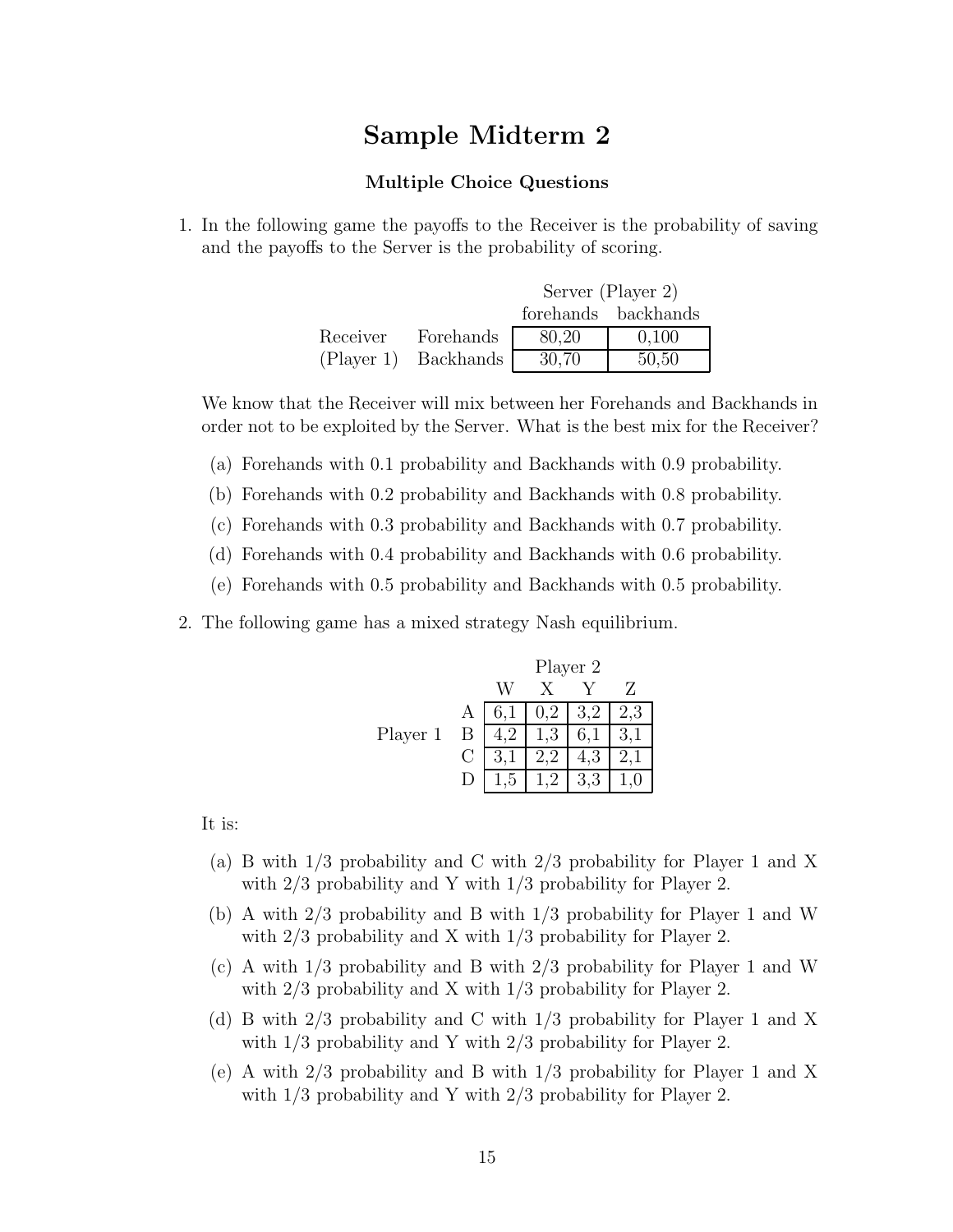- 3. One of the following statements is false. Which one?
	- (a) Truthtelling is a dominant strategy under the majority rule when there are two alternatives.
	- (b) Suppose that the voters are voting on a single-dimensional issue. Each voter has a favorite point on the spectrum and the closer the current policy is towards their favorite point the better they are. Suppose that the outcome is determined by the median voter's position. Under these conditions truthtelling is a dominant strategy for each voter.
	- (c) Agenda manipulation is the process of orginizing the order of pairwise competitions in voting trees in order to assure favorible outcomes.
	- (d) Truthtelling is not a dominant strategy under the plurality rule.
	- (e) Pairwise competitions in voting trees always yield Pareto efficient outcomes.
- 4. There are two means of transportation for commuting between two cities A and B:
	- Driving: It takes 30 minutes if there is no one else driving and there is a delay of 5 minutes for every 10,000 drivers.
	- Train: 45 minutes no matter what.

There are 80,000 commuters and they only care for minimizing their own commuting time.

Which of the following statements is false?

- (a) At equilibrium there are 50,000 commuters using the train.
- (b) The equilibrium outcome is inefficient.
- (c) There are three equilibria: (1) Everybody drives, (2) everybody uses the train, (3) a mixed equilibrium.
- (d) It may be possible to avoid inefficiencies with some regulations.
- (e) None of the above.
- 5. You are a member of a three person committee that must choose one outcome from the list (A,B,C,D). Suppose the rankings (from best to worst) are:

| You    | Voter 2 Voter 3 |                    |
|--------|-----------------|--------------------|
| В      | ( ∶             | I)                 |
| А      | A               | $\left( \ \right)$ |
| $\Box$ | $\Box$          | B                  |
|        | R               |                    |

Which of the following procedures would you prefer to see implemented if everyone is sophisticated?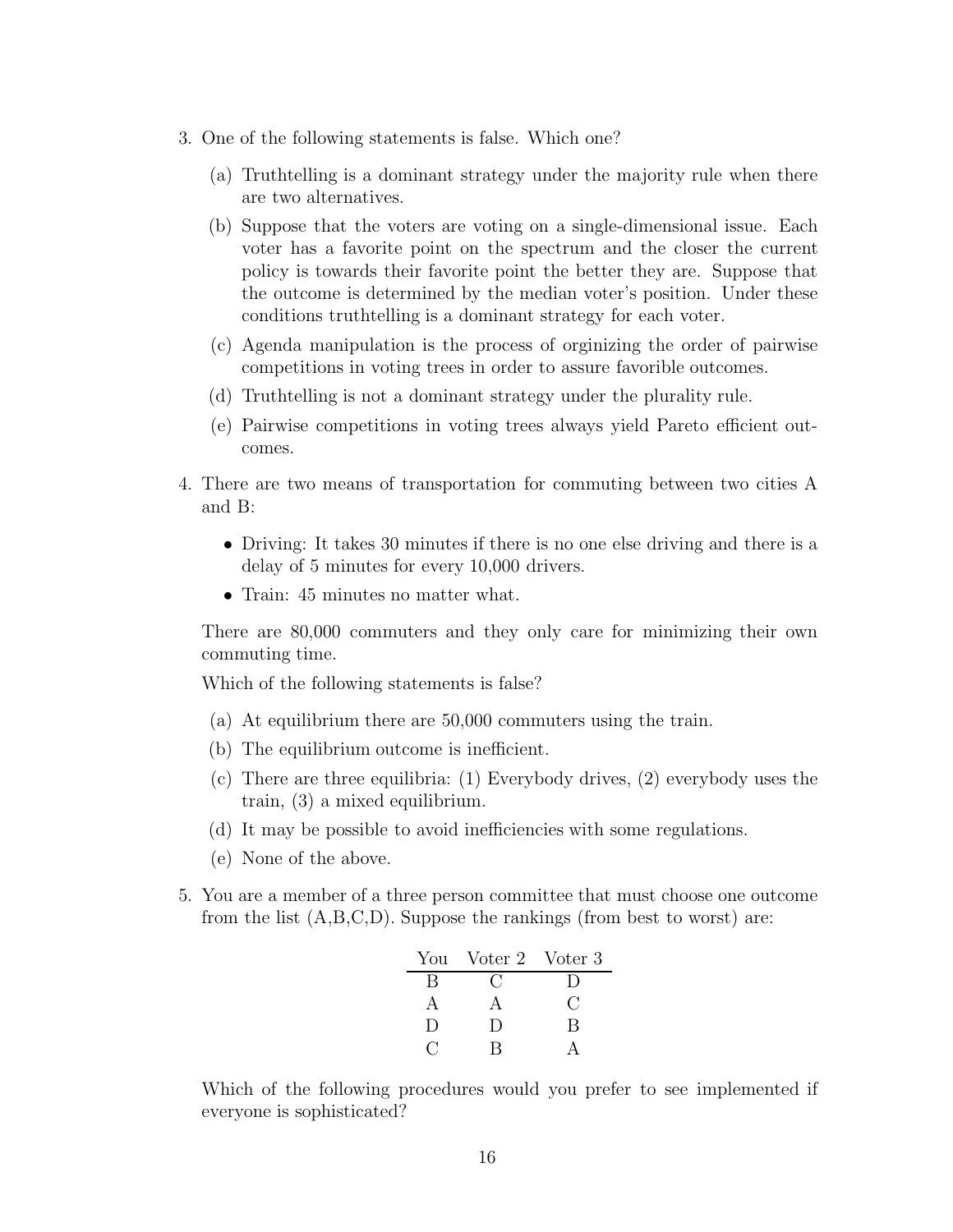- (a) First A vs. B, next C vs. D, and finally the two winners vs. each other.
- (b) First A vs. B, next the winner vs. C, and finally the survivor vs. D.
- (c) First A vs. D, next B vs. C, and finally the two winners vs. each other.
- (d) First D vs. C, next the winner vs. B, and finally the survivor vs. A.
- (e) Indifferent between all procedures.
- 6. There are three voters and four alternatives. Voter preferences (from best to worst) are as follows:

|   | Voter 1 Voter 2 Voter 3 |  |
|---|-------------------------|--|
|   |                         |  |
| В |                         |  |
|   |                         |  |

The voting procedure is as follows: First A competes with B and then the winner competes with C.

One of the following statements is true. Which one?

- (a) The sincere voting outcome is A.
- (b) The sophisticated voting outcome is A.
- (c) The sophisticated voting outcome is C.
- (d) The outcome is B if voter 1 is sophisticated and the others are sincere.
- (e) The outcome is C if voter 1 is sophisticated and the others are sincere.
- 7. You are one of several drivers in a city. Each driver's utility from driving is

$$
u = 50 - t^2 + 6t - 2t_o
$$

where *t* is the number of hours in a day of own driving and *t<sup>o</sup>* is the number of hours others drive on average.

Suppose there are no regulations. How many hours will each driver drive per day and is this efficient?

- (a) 2 hours and efficient
- (b) 2 hours and inefficient
- (c) 3 hours and inefficient
- (d) 4 hours and efficient
- (e) 4 hours and inefficient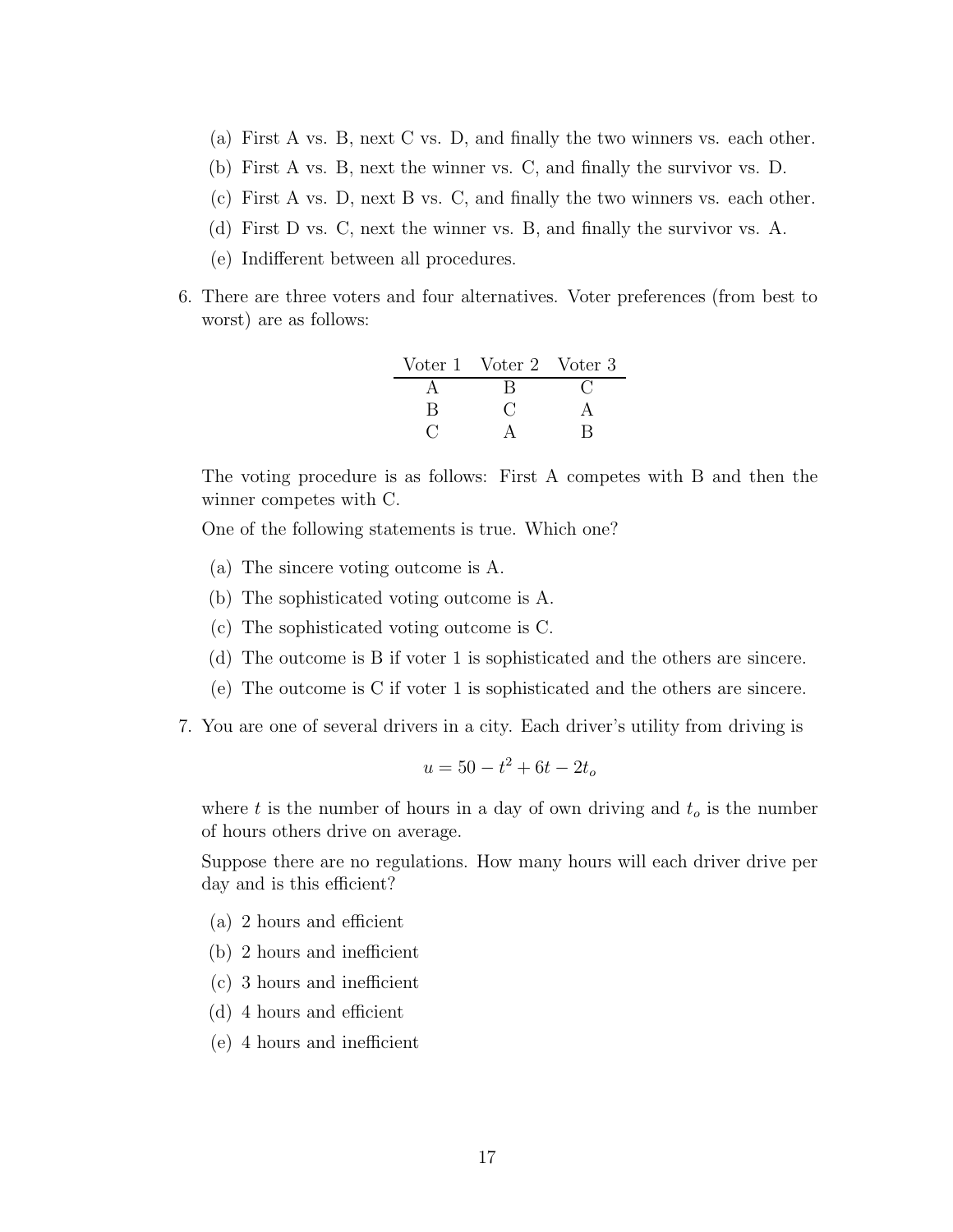- 8. The success of a project depends on the effort level of a worker. In case of success the revenues will be \$300,000 whereas in case of no-success the revenues will be \$0. The worker can provide a low effort level or a high effort level. The effort level cannot be observed by the principal. The worker requires an expected salary of \$50,000 to provide the low effort level and an expected salary of \$60,000 to provide the high effort level. The success probabilities for the project are 70% in case of high effort level and 50% in case of low effort level. What should the base salary be for the worker in an optimal contract?
	- (a) \$15,000
	- (b) \$25,000
	- (c) \$30,000
	- (d) \$40,000
	- (e) \$50,000

#### **Short Answer Questions**

- 9. True or False? Explain: Consider a finitely repeated Prisoner's Dilemma game where the game is played  $T$  times (where  $T$  is a finite integer). It is not possible to sustain cooperation in this game if both players know that the game will end in finite periods; but neither knows what *T* is.
- 10. There is a common feature of the pivotal mechanism and the second price auction. What is it?
- 11. Consider the following game:

|          |                      | Server (Player 2) |                     |  |
|----------|----------------------|-------------------|---------------------|--|
|          |                      |                   | forehands backhands |  |
| Receiver | Forehands            | 100,0             | 0,100               |  |
|          | (Player 1) Backhands | $100 - \Pi, \Pi$  | 100,0               |  |

where  $0 \leq \Pi \leq 100$ . In this game forehands is the server's weaker side: While he can score every backhands serve if the Receiver moves Forehands, he can only score Π percent of the forehands serves if the Receiver moves Backhands.

True or False? Explain: The better the server's forehands is (i.e the higher Π is) the more often the server aims forehands at equilibrium.

*Hint*: You should find the mixed strategy Nash equilibrium in order to answer the question.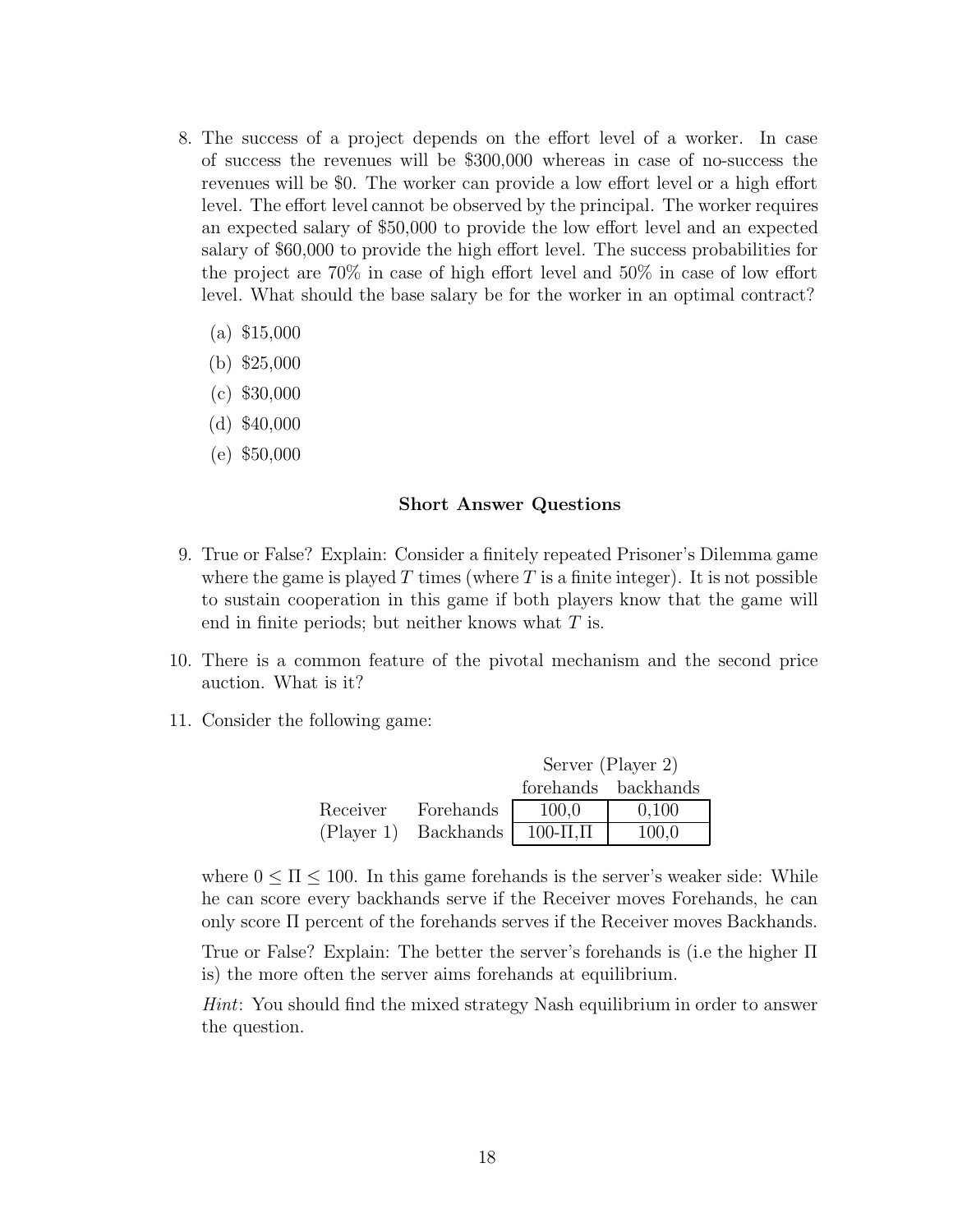### **Problems**

12. Consider the following voting problem: There are four alternatives A, B, C, D, and three voters with the following rankings:

|        | Voter 1 Voter 2 Voter 3 |     |
|--------|-------------------------|-----|
| R      | I)                      |     |
| $\Box$ | ( )                     | ( ) |
|        | R                       | В   |
|        |                         |     |

The order of the voting is such that, first A competes against B, next C competes against D, and finally the two winners compete to determine the final outcome. (At each step the winner is determined by the majority rule.) Find the final outcome if voters 2 and 3 are sophisticated voters and voter 1 is a sincere voter. Clearly indicate the vote of each voter in the first two round of votes (i.e. the vote between  $A/B$  and the two votes between  $C/D$ ).

- 13. There is a single asset which will be sold through an auction. The rules of the auction is as follows:
	- Individuals submit sealed bids.
	- The asset goes to the highest bidder and this bidder pays the second highest bid.

You are one of the individuals in the auction. Your valuation of the asset is \$1000 and your utility from buying the asset for a price of  $\wp p$  is  $u = 1000 - p$ . (In other words your objective is maximizing your net gain.) You are allowed to make any positive bid *B >* 0. Show that bidding \$1000 (i.e. bidding your valuation ) is a dominant strategy for you.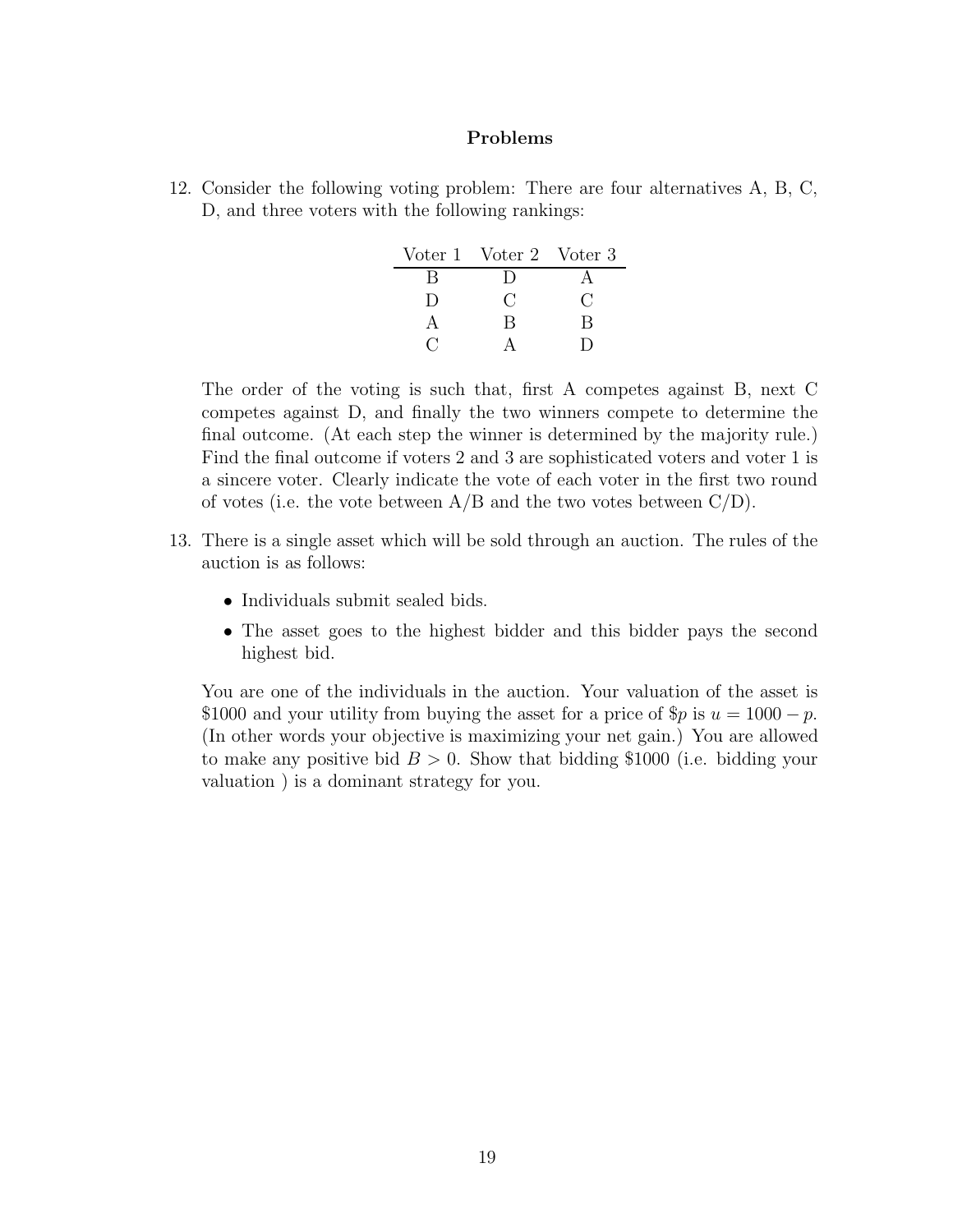# **Sample Final Exam**

### **Multiple Choice Questions**

- 1. One of the following statements is false. Which one?
	- (a) The only zero-one allocation methods that are impartial and pairwiseconsistent are priority methods.
	- (b) The proportional rule is the only claims allocation rule that is impartial and collusion-proof.
	- (c) None of Jefferson's, Webster's, Adams's, or Hill's methods suffer from the population paradox.
	- (d) The Shapley value (in the context of claims allocation problems) is inconsistent.
	- (e) The core is the only cost sharing rule that satisfies the dummy player property, symmetry, and additivity.
- 2. There are three alternatives A, B, C and seven voters with the following rankings:

| Voter 1 Voter 2 Voter 3 Voter 4 Voter 5 Voter 6 Voter 7 |  |                 |  |
|---------------------------------------------------------|--|-----------------|--|
|                                                         |  | $A$ ( ) ( ) $A$ |  |
|                                                         |  |                 |  |
|                                                         |  | $\mathbf{R}$    |  |

Here the Condorcet ranking (i.e. the ranking with the highest Condorcet score) is

- (a) ABC
- (b) ACB
- (c) BAC
- (d) BCA
- (e) CBA

3. Adams's apportionment method is

- (a) unbiased, it is consistent with the standard two-state solution, and it does not suffer from Alabama paradox.
- (b) biased, it is consistent with the standard two-state solution, and it does not suffer from Alabama paradox.
- (c) biased, it is not consistent with the standard two-state solution, and it does not suffer from Alabama paradox.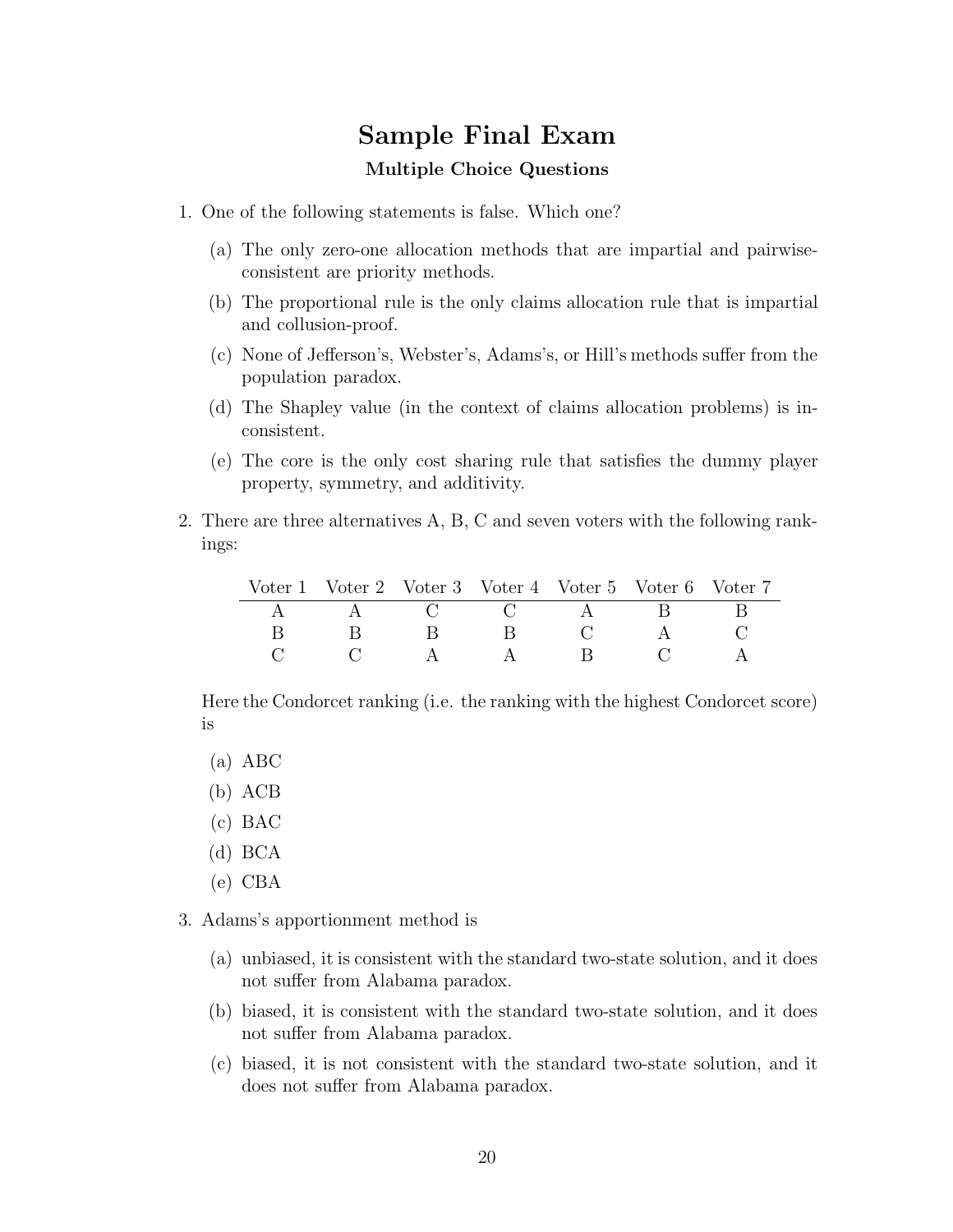- (d) unbiased, it is not consistent with the standard two-state solution, and it suffers from Alabama paradox.
- (e) biased, it is not consistent with the standard two-state solution, and it suffers from Alabama paradox.
- 4. Consider the following cost sharing problem. There are three players A, B, C, with the following costs:

 $c(A) = 7$   $c(AB) = 17$  $c(B) = 8$   $c(AC) = 15$   $c(ABC) = 20$  $c(C) = 7$   $c(BC) = 13$ 

Consider a cost allocation that is in the core. Which of the following statements concerning such an allocation is false?

- (a) B should not pay more than 8.
- (b) B should not pay less than 5.
- (c) A should pay exactly 7.
- (d) C should not pay more than 7.
- (e) C should not pay less than 5.
- 5. Consider the following claims problem: There are three individuals and a total of \$ 500 to divide between them. Claimant 1 claims \$ 50, claimant 2 claims \$ 250, and claimant 3 claims \$ 325. Find the solutions to this claims problem suggested by the Talmudic solution and the Maimonides' rule.
	- (a) Division by the Talmudic solution  $=$  (50, 225, 225) and division by the Maimonides' rule  $= (50, 225, 225)$ .
	- (b) Division by the Talmudic solution  $=(25, 200, 275)$  and division by the Maimonides' rule  $= (50, 225, 225)$ .
	- (c) Division by the Talmudic solution  $=(25, 200, 275)$  and division by the Maimonides' rule  $=$   $(50, 200, 250)$ .
	- (d) Division by the Talmudic solution  $=$  (50, 200, 250) and division by the Maimonides' rule  $= (25, 225, 250)$ .
	- (e) Division by the Talmudic solution  $=$  (50, 200, 250) and division by the Maimonides' rule  $=$   $(50, 200, 250)$ .

#### **Short Answer Questions**

6. Arrow's Impossibility theorem states that there is no method for aggregating individual rankings into a single concensus ordering (or ranking) that meets three conditions. What are these conditions and what do they mean?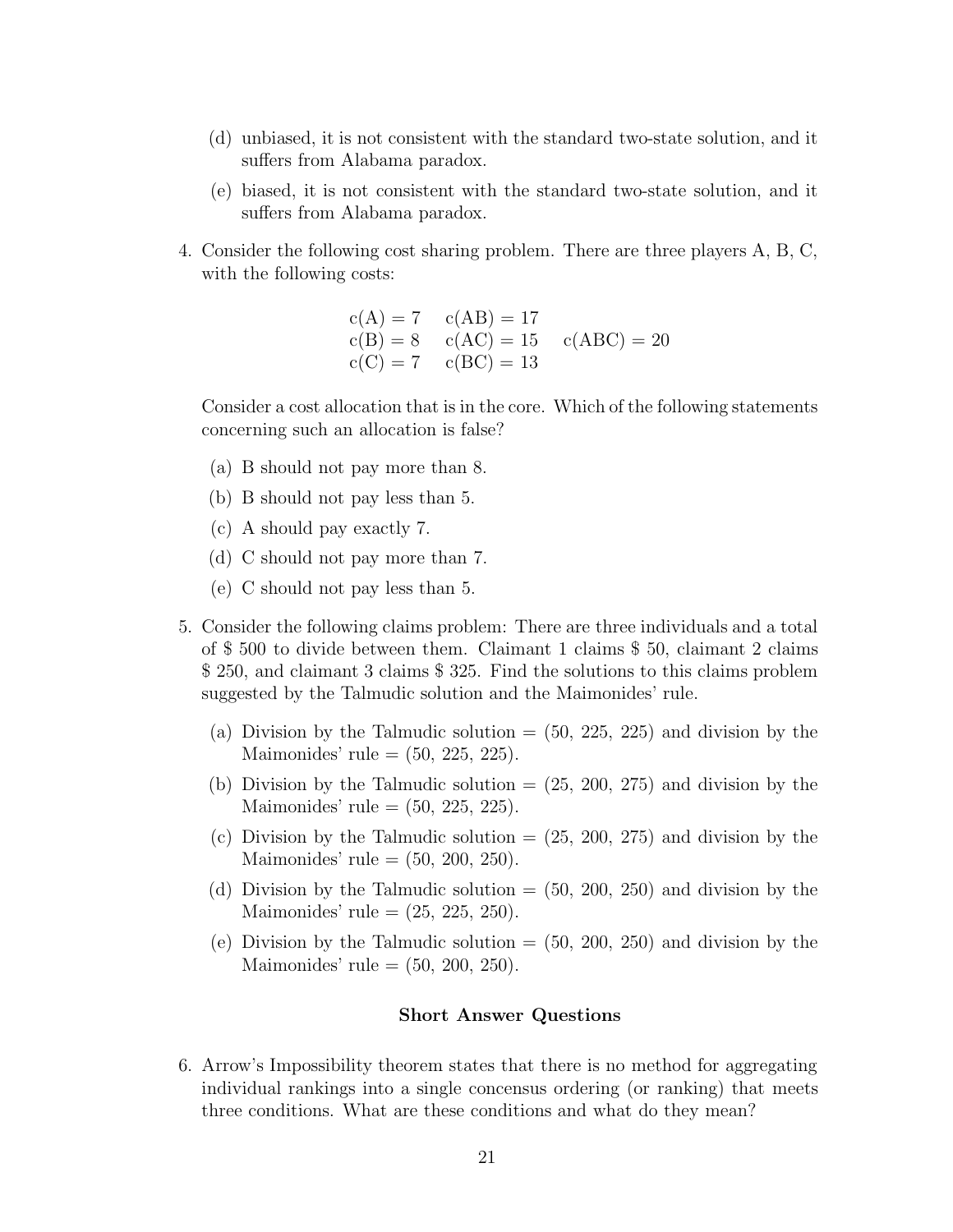- 7. What is Alabama paradox? Which method(s) suffer from it?
- 8. Explain the normative theories of justice by Aristotle, Bentham, and Rawls. What are their weaknesses?
- 9. What is population paradox? Which method(s) suffer from it?
- 10. Explain the No-envy principle. Explain the consistency principle. (For the latter first explain in a general context and then for specific applications.)

#### **Problems**

- 11. Consider the following apportionment problem: There are a total of 11 seats to be allocated. There are four states with the following populations: State A (17), State B (22), State C (29), and State D (32). Find the allocations suggested by Hamilton's, Jefferson's, Webster's, Adam's, and Hill's methods. (Please show your work.)
- 12. There are three players A, B, C, with the following costs:

$$
c(A) = 7 \t c(A,B) = 17\nc(B) = 8 \t c(AC) = 15 \t c(ABC) = 20\nc(C) = 7 \t c(BC) = 13
$$

Find the Shapley value of this cost sharing problem.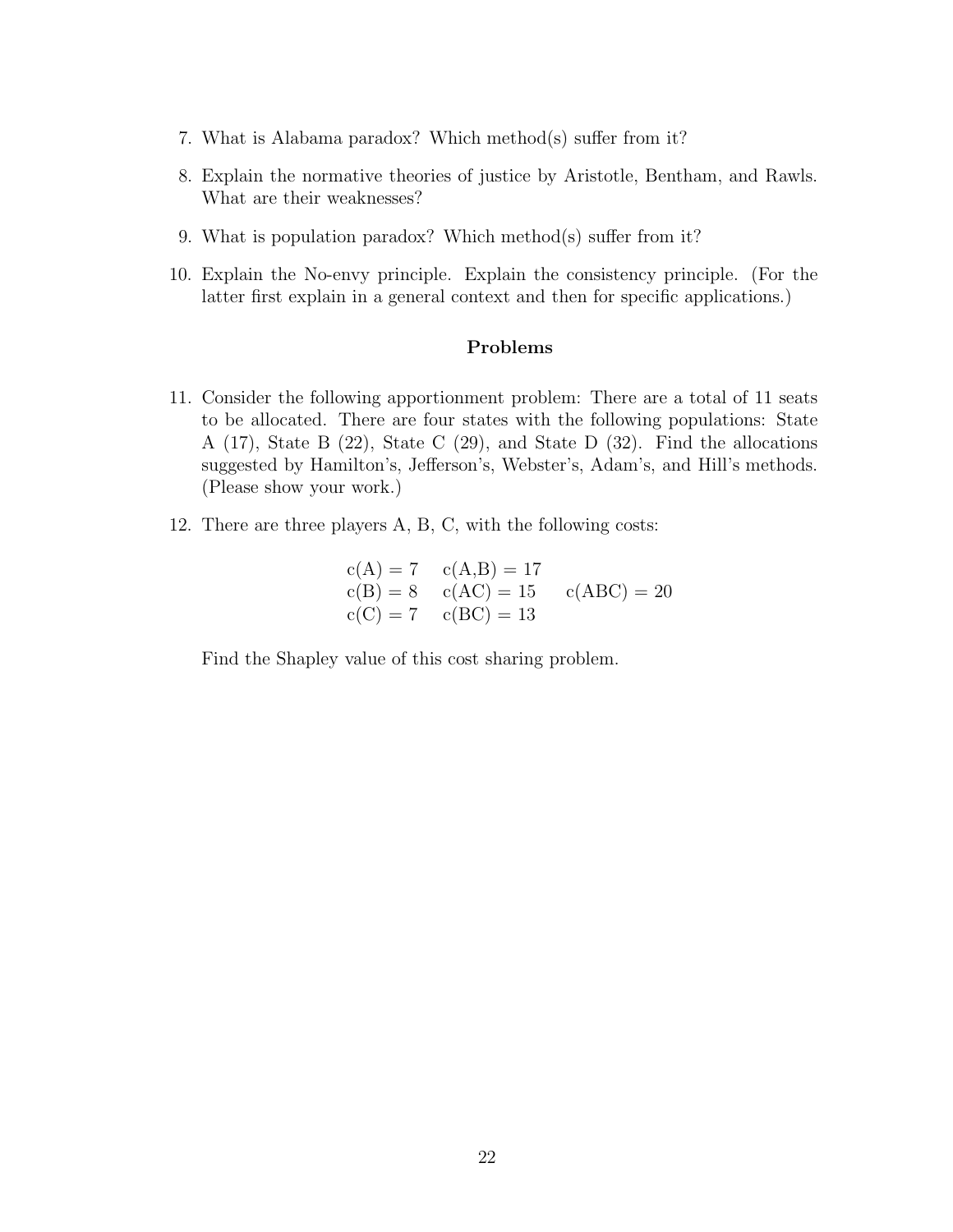# **Sample Final Exam**

### **Multiple Choice Questions**

1. There are four alternatives A, B, C, D and five voters with the following rankings:

| Voter 1 Voter 2 Voter 3 Voter 4 Voter 5 |  |  |
|-----------------------------------------|--|--|
|                                         |  |  |
|                                         |  |  |
| R                                       |  |  |
|                                         |  |  |

One of the following rankings is the Condorcet ranking. Which one?

- (a) ABCD
- (b) ACBD
- (c) ABDC
- (d) BADC
- (e) CBAD
- 2. Which of the following claims allocation rules is collusion-proof?
	- (a) Shapley value
	- (b) Proportional rule
	- (c) Talmudic solution
	- (d) Maimonides' rule
	- (e) None of the above
- 3. Consider the following cost sharing problem. There are three players A, B, C, with the following costs:

$$
c(A) = 30 \t c(AB) = 60\nc(B) = 40 \t c(AC) = 55 \t c(ABC) = 80\nc(C) = 50 \t c(BC) = 70
$$

The payments of players A, B, C under the Shapley value is:

- (a) (15; 30; 35)
- (b) (17.5; 30; 32.5)
- (c) (17.5; 27.5; 35)
- (d) (20; 30; 30)
- (e) (22.5; 27.5; 30)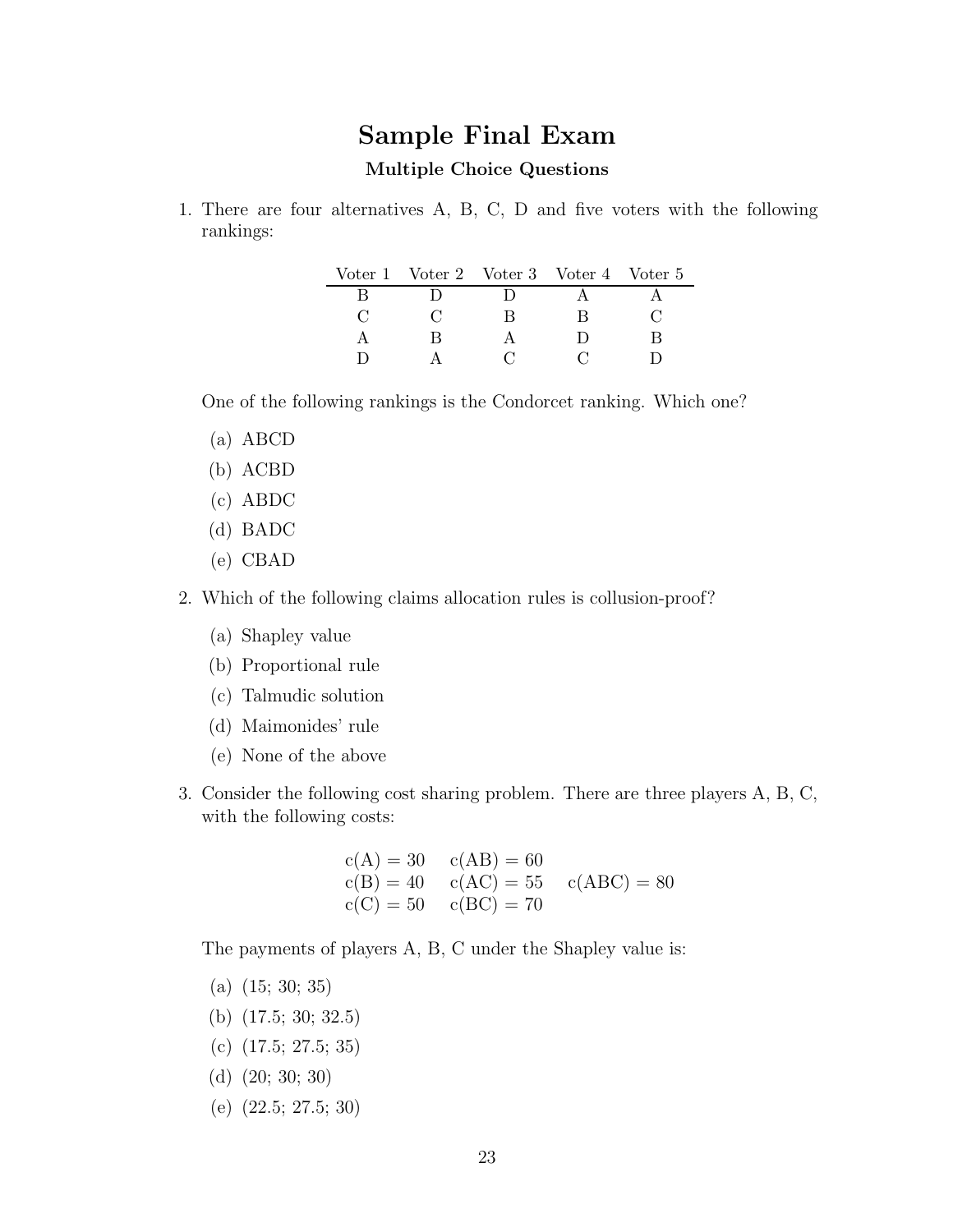- 4. Which of the following methods is (are) consistent?
	- (a) Point system that is used to demobilize US soldiers at the end of WWII.
	- (b) Talmudic solution
	- (c) Webster's rule
	- (d) All of the above
	- (e) None of the above
- 5. Consider the following cost sharing problem. There are four players A, B, C, D with the following costs:

$$
c(A) = 6 \t c(AB) = 10 \t c(ABC) = 14 \t c(ABCD) = 20\n c(B) = 7 \t c(AC) = 13 \t c(ABD) = 13\n c(C) = 7 \t c(AD) = 12 \t c(ACD) = 18\n c(D) = 6 \t c(BC) = 13 \t c(BCD) = 15\n c(BD) = 12\n c(CD) = 13
$$

Consider a cost allocation that is in the core. Which of the following statements concerning such an allocation is false?

- (a) A should pay exactly 6
- (b) C should pay exactly 7
- (c) D should pay exactly 6
- (d) B & C together should not pay more than 13
- (e) B should not pay less than 2
- 6. Consider the following claims problem: There are four individuals and a total of \$875 to divide between them. Claims are as follows:  $c_1 = 200$ ,  $c_2 = 250$ ,  $c_3 = 400$ ,  $c_4 = 550$ . What is the solutions to this claims problem suggested by the Talmudic solution?
	- (a) (100; 125; 250; 400)
	- (b) (125; 125; 275; 350)
	- (c) (125; 125; 300; 325)
	- (d) (200; 200; 200; 275)
	- (e) (200; 225; 225; 225)
- 7. Which of the following apportionment methods is unbiased?
	- (a) Adams'
	- (b) Jefferson's